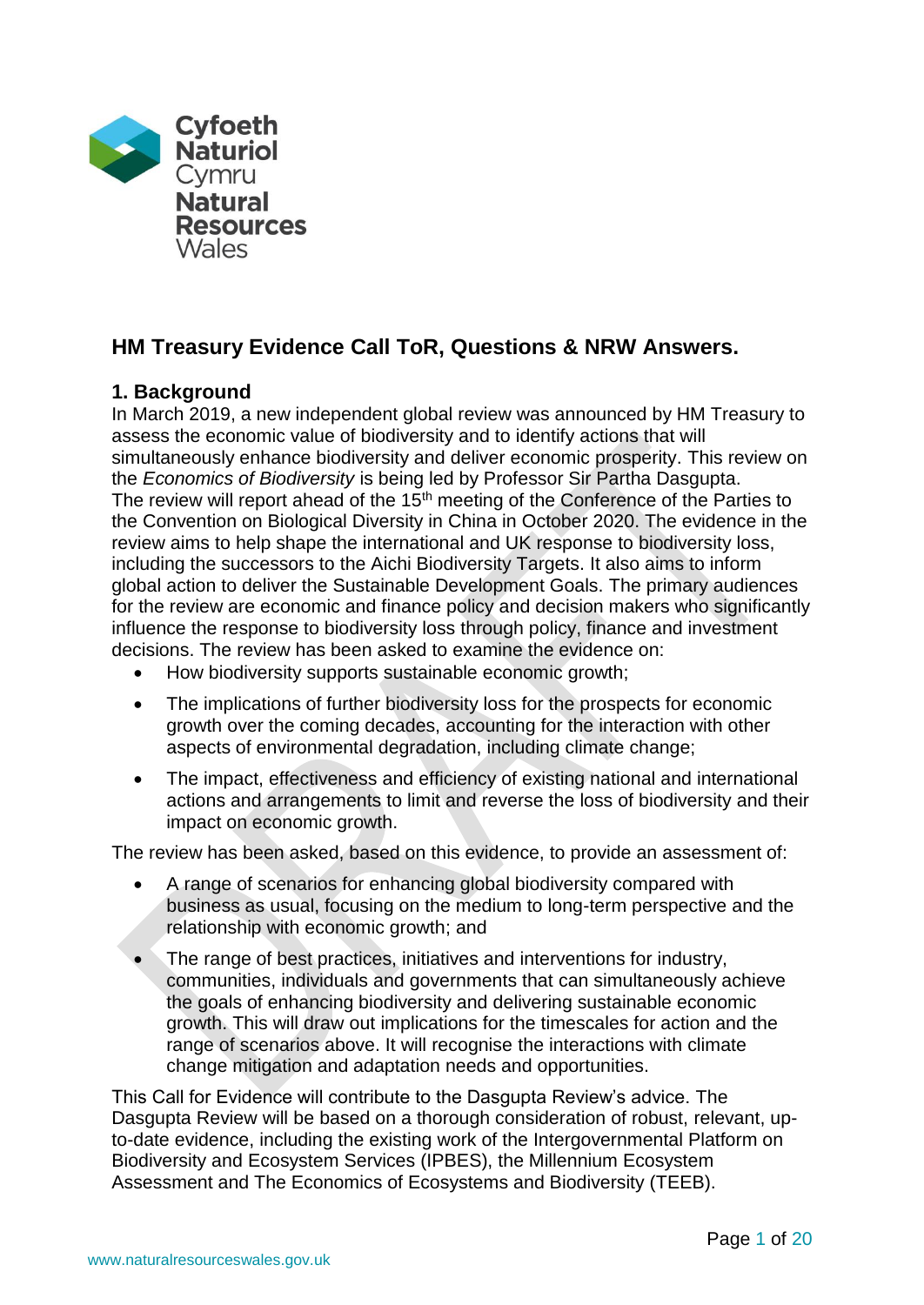The review team is currently using the following definition for biodiversity:

*Biodiversity – Biodiversity is the variety of life in all its forms, and at all levels including genes, species, and ecosystems. Different species combine together into communities that interact with the physical world to create ecosystems. The combination of all the ecosystems in the world and the spaces they occupy make up the biosphere.*

# **2. Responding to the Call for Evidence**

Please provide a maximum of 400 words per question. You may also add links to supporting evidence. Please focus on sending only the best available evidence. You do not need to answer all the questions. Please answer only those questions where you have specific expertise and evidence to share. The Review Secretariat may follow up for more detail where appropriate.

# **3. Question and response form**

When responding, please provide answers that are as specific and evidence-based as possible, providing data and references if needed. Please limit your response to a maximum of 400 words per question plus links to the best supporting evidence.

# **Part 1: Biodiversity and Ecosystem Service Science and Evidence**

**Question 1 (Biodiversity and Ecosystem Service Science):** IPBES assessments and GEO6 will form an important part of the Review's assessment of the state of biodiversity, the biosphere and its ability to deliver ecosystem services. What further evidence should the Review consider in this area? What does the scientific evidence on global biodiversity and ecosystem condition decline suggest about the Earth's ability to continue providing services essential to human prosperity over different time periods?

NRW would suggest that consideration be given to The State of Natural Resources Report 2016 which was a first attempt by the organisation to assess how far biotic and abiotic natural resources in Wales are being managed sustainably. The report, which has attracted attention within the EU, can be found here

[https://naturalresources.wales/evidence-and-data/research-and-reports/the-state](https://naturalresources.wales/evidence-and-data/research-and-reports/the-state-of-natural-resources-report-assessment-of-the-sustainable-management-of-natural-resources/?lang=en)[of-natural-resources-report-assessment-of-the-sustainable-management-of](https://naturalresources.wales/evidence-and-data/research-and-reports/the-state-of-natural-resources-report-assessment-of-the-sustainable-management-of-natural-resources/?lang=en)[natural-resources/?lang=en](https://naturalresources.wales/evidence-and-data/research-and-reports/the-state-of-natural-resources-report-assessment-of-the-sustainable-management-of-natural-resources/?lang=en)

Chapter 4 deals with resilient ecosystems and Chapter 8 with evidence concerning biodiversity decline.

We have since refined four criteria for assessing the sustainable management of natural resources, at least one of which relates directly to biodiversity:

- Stocks of natural resources are safeguarded and enhanced (extent + condition of biotic natural assets)
- Ecosystems are resilient to expected and unforeseen change (stocks+ connectivity and diversity)
- Wales has healthy places for people, protected from environmental risks (regulating + cultural ecosystem services)
- Contributing to a circular economy with more efficient use of natural resources (provisioning ecosystem services + resource use efficiency)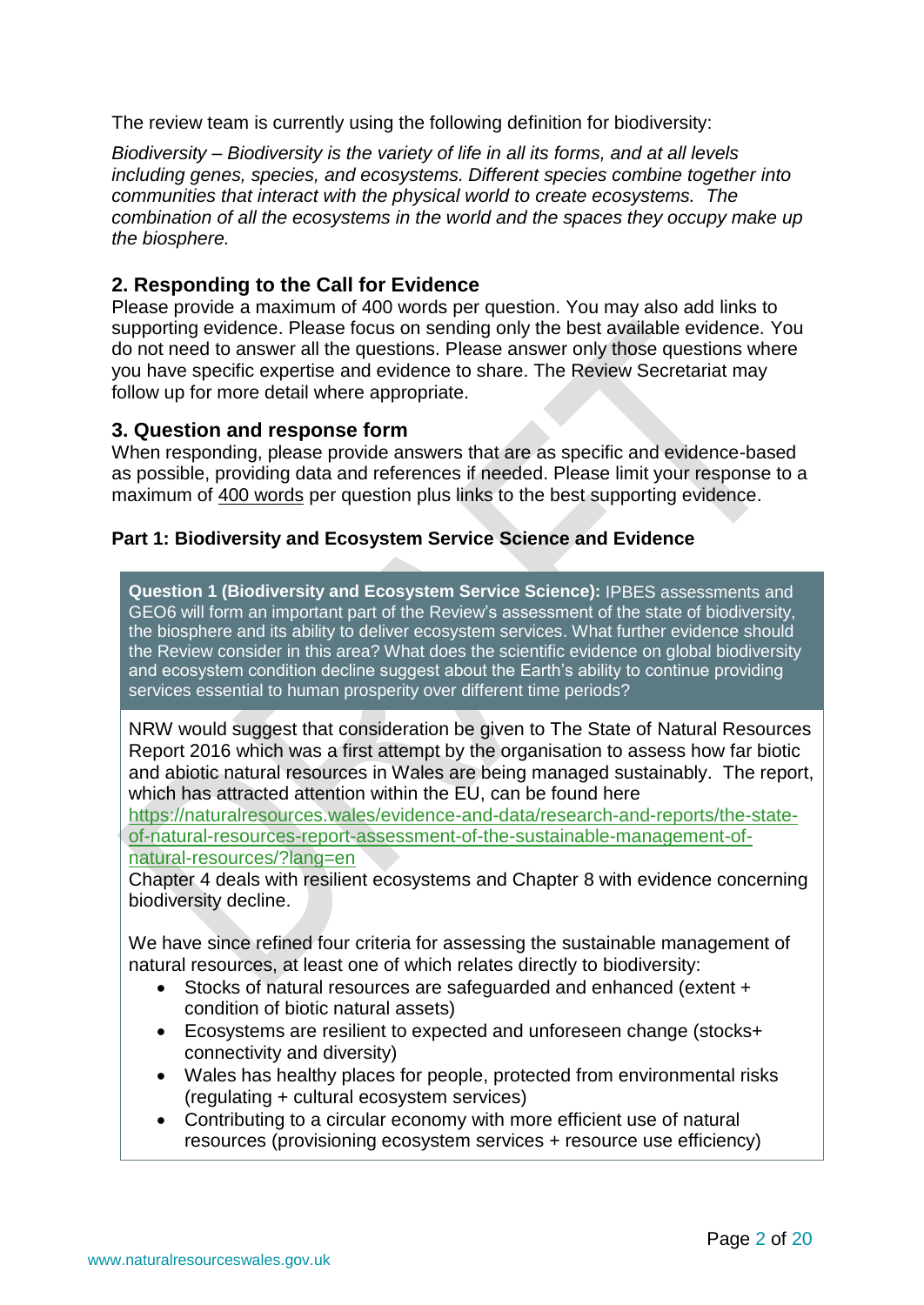**Question 1 (Biodiversity and Ecosystem Service Science):** IPBES assessments and GEO6 will form an important part of the Review's assessment of the state of biodiversity, the biosphere and its ability to deliver ecosystem services. What further evidence should the Review consider in this area? What does the scientific evidence on global biodiversity and ecosystem condition decline suggest about the Earth's ability to continue providing services essential to human prosperity over different time periods?

The evidence on biodiversity and ecosystem condition at all scales suggests to us that human prosperity is threatened in the medium and long term and that structural change to achieve SDG12 needs to start now.

The **State of Nature** report Launched on the 3rd October this year shows how human impacts are driving sweeping changes in wildlife across the UK, including Wales. [https://nbn.org.uk/stateofnature2019/.](https://nbn.org.uk/stateofnature2019/)

The key pressures affecting biodiversity loss are cited as:

- agricultural management
- climate change
- urbanisation
- pollution
- hydrological change
- INNS
- woodland management

The evidence on biodiversity and ecosystem condition at all scales suggests to us that human prosperity is threatened in the medium and long term and that structural change to achieve SDG12 needs to start now.

**Question 2 (Limits):** What is the best available evidence on the regenerative rates and carrying capacity of ecosystems e.g. fisheries? What is the best evidence on, and most compelling examples of, maximum sustainable yields, and where ecosystem thresholds and tipping points have been shown to affect sustainable economic growth?

This is a recent NRW example of recent NRW action to protect fragile stocks of salmon and sea trout that spawn in Welsh Rivers. In 2013 the International Council for the Exploration of the Seas advised:

*"on the basis of the MSY [maximum sustainable yield] approach, fishing should only take place on salmon from rivers where stocks have been shown to be at full reproductive capacity. Furthermore, because of the different status of individual stocks within stock complexes, mixed-stock fisheries present particular threats. The management of a fishery should ideally be based upon the individual status of all stocks exploited in the fishery"*

Technical case supporting a public consultation on proposals for new fishing controls to protect salmon and sea trout stocks in Wales: <https://naturalresources.wales/media/684367/technical-case-structure-final.pdf>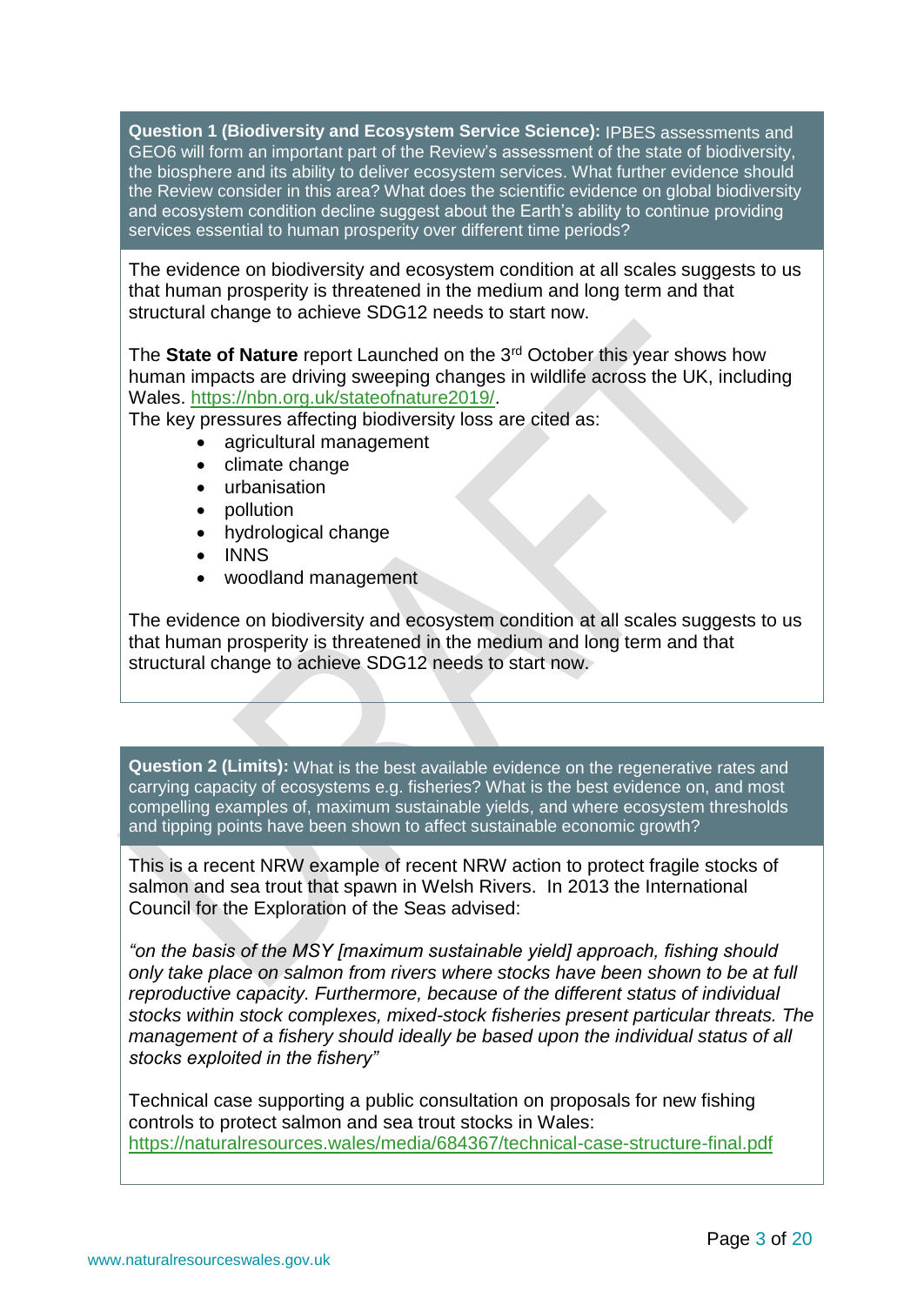**Question 2 (Limits):** What is the best available evidence on the regenerative rates and carrying capacity of ecosystems e.g. fisheries? What is the best evidence on, and most compelling examples of, maximum sustainable yields, and where ecosystem thresholds and tipping points have been shown to affect sustainable economic growth?

Statement by Peter Gough, Principal Fisheries Advisor NRW 2018, to the All Wales Fishing Byelaws Inquiry:

[https://cdn.naturalresources.wales/media/687487/nrw\\_1-peter-gough-proof-of](https://cdn.naturalresources.wales/media/687487/nrw_1-peter-gough-proof-of-evidence-final_clean.pdf?mode=pad&rnd=131877971580000000)[evidence-final\\_clean.pdf?mode=pad&rnd=131877971580000000](https://cdn.naturalresources.wales/media/687487/nrw_1-peter-gough-proof-of-evidence-final_clean.pdf?mode=pad&rnd=131877971580000000)

All Wales Fishing Byelaws Inquiry, closing submission by NRW Counsel: [https://cdn.naturalresources.wales/media/688437/nrw-inquiry-closing](https://cdn.naturalresources.wales/media/688437/nrw-inquiry-closing-submissions.pdf?mode=pad&rnd=131975575580000000)[submissions.pdf?mode=pad&rnd=131975575580000000](https://cdn.naturalresources.wales/media/688437/nrw-inquiry-closing-submissions.pdf?mode=pad&rnd=131975575580000000)

Economic Value of Angling on Welsh Rivers, Guy Mawle, NRW 2018: [https://cdn.naturalresources.wales/media/687803/180813-final](https://cdn.naturalresources.wales/media/687803/180813-final-economicvalueanglingwalesreport.pdf)[economicvalueanglingwalesreport.pdf](https://cdn.naturalresources.wales/media/687803/180813-final-economicvalueanglingwalesreport.pdf)

# **Part 2: Biodiversity and Economic Prosperity**

**Question 3 (Biodiversity and Economic Prosperity – Conceptual Framework):** Biodiversity supports the provision of many ecosystem services, which are important for economic prosperity and growth. Economic growth also affects the demand for, and supply of, the Earth's resources. What conceptual frameworks and typologies clearly describe the relationship between biodiversity, ecosystem productivity and resilience, ecosystem services, economic prosperity and economic growth? Where have these frameworks been applied to reveal critical relationships? What are the most critical aspects of these relationships for the Dasgupta Review?

Ecology and economics both deal with non-ergodic systems characterised by hysteresis, in which initial conditions and the sequence of exogenous shocks really matters. The Millennium Ecosystem Assessment applied an economic style production function approach in which ecosystem functions were conceptualised as intermediate and final ecosystem goods and services (EGS) that link these functions to human well-being. Natural capital is the stock which underpins both the flows of EGS and the flows of nonrenewable natural resources such as helium or phosphorous. An adjusted net savings approach with respect to these non-renewable resources seems appropriate even if it does not fulfil the requirement for strict sustainability with respect to ecosystems.

A distinction has been proposed between ecosystem capability and capacity ("Defining Ecosystem Assets for Natural Capital Accounting," Hein *et al, PLOS ONE,* 2016). The former envisages a level of use that allows a single EGS to be sustained but at the expense of other EGS; whilst the latter allows all EGS to be sustained. Maximum sustainable yields would be an example of an ecosystem capability measure which can be consistent with substantial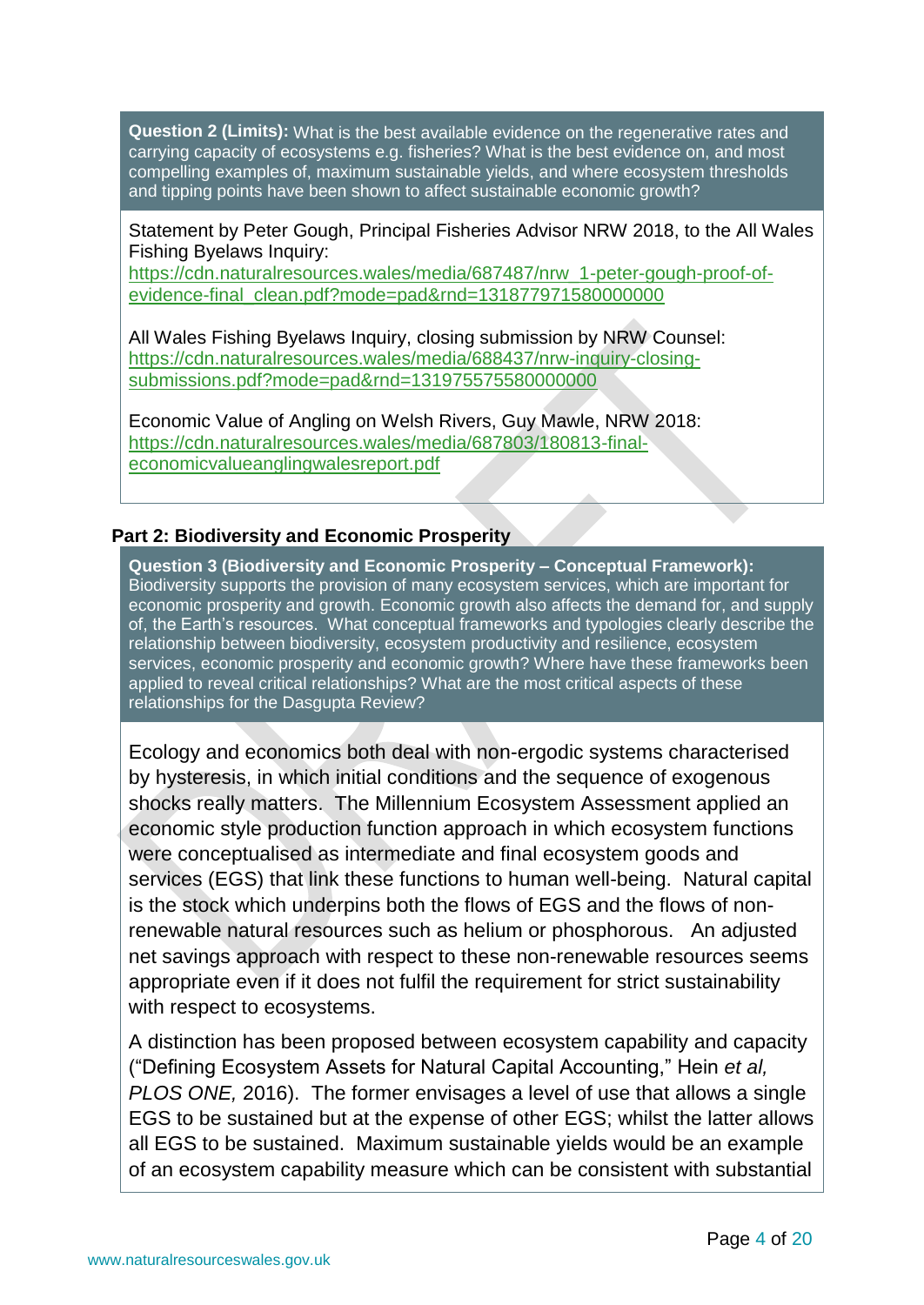**Question 3 (Biodiversity and Economic Prosperity – Conceptual Framework):** Biodiversity supports the provision of many ecosystem services, which are important for economic prosperity and growth. Economic growth also affects the demand for, and supply of, the Earth's resources. What conceptual frameworks and typologies clearly describe the relationship between biodiversity, ecosystem productivity and resilience, ecosystem services, economic prosperity and economic growth? Where have these frameworks been applied to reveal critical relationships? What are the most critical aspects of these relationships for the Dasgupta Review?

system degradation and the attenuation of system attributes such as food security. Resilience, particularly with respect to unforeseen future perturbations, is more likely to be related to capacity rather than capability measures. In this respect another analogy between economics and ecology suggests itself using graph theory. Just as firms or sectors can be conceived as nodes in a network and the non-linear relationships between them seen as the edges of the graph (e.g. Acemoglu or Carvahlo), so the number, condition and extent of habitats can be conceived as the nodes of an ecosystem supporting a dynamic metapopulation of a species or assemblage, whilst the edges represent the connectivity between those nodes (e.g. "Defining and delivering resilient ecological networks" Isaac *et al, Journal of Applied Ecology* 2018). Some habitats serve that only stand and wait.

The valuation of biodiversity is extremely challenging because it has use value, option value and non-use value. It is also an intermediate and a final EGS and frequently bundled with other EGS. Partial valuations of the true value of biodiversity are likely to provide unhelpful signals.

Game theory in the context of common pool resources, such as the acid rain game, provides a useful approach to securing contingent commitments that underpin better social outcomes than can be achieved by institutions based upon non-repetitive interactions without trust.

**Question 4 (Biodiversity and the SDGs):** What are the links between biodiversity and economic prosperity that are most critical to synergies and trade-offs across the SDGs? How should sustainable economic growth be defined and measured given the evidence of how the SDGs and economic prosperity are affected by biodiversity loss? The review is interested in relevant links with biodiversity and economic growth across all the SDGs, particularly climate mitigation and adaptation, poverty reduction, food production, human health and wellbeing, consumption and production, and gender and broader inequalities.

Both affluence and poverty can, in different ways, contribute to the degradation of nature by exerting pressure on habitats. The world is locked into social and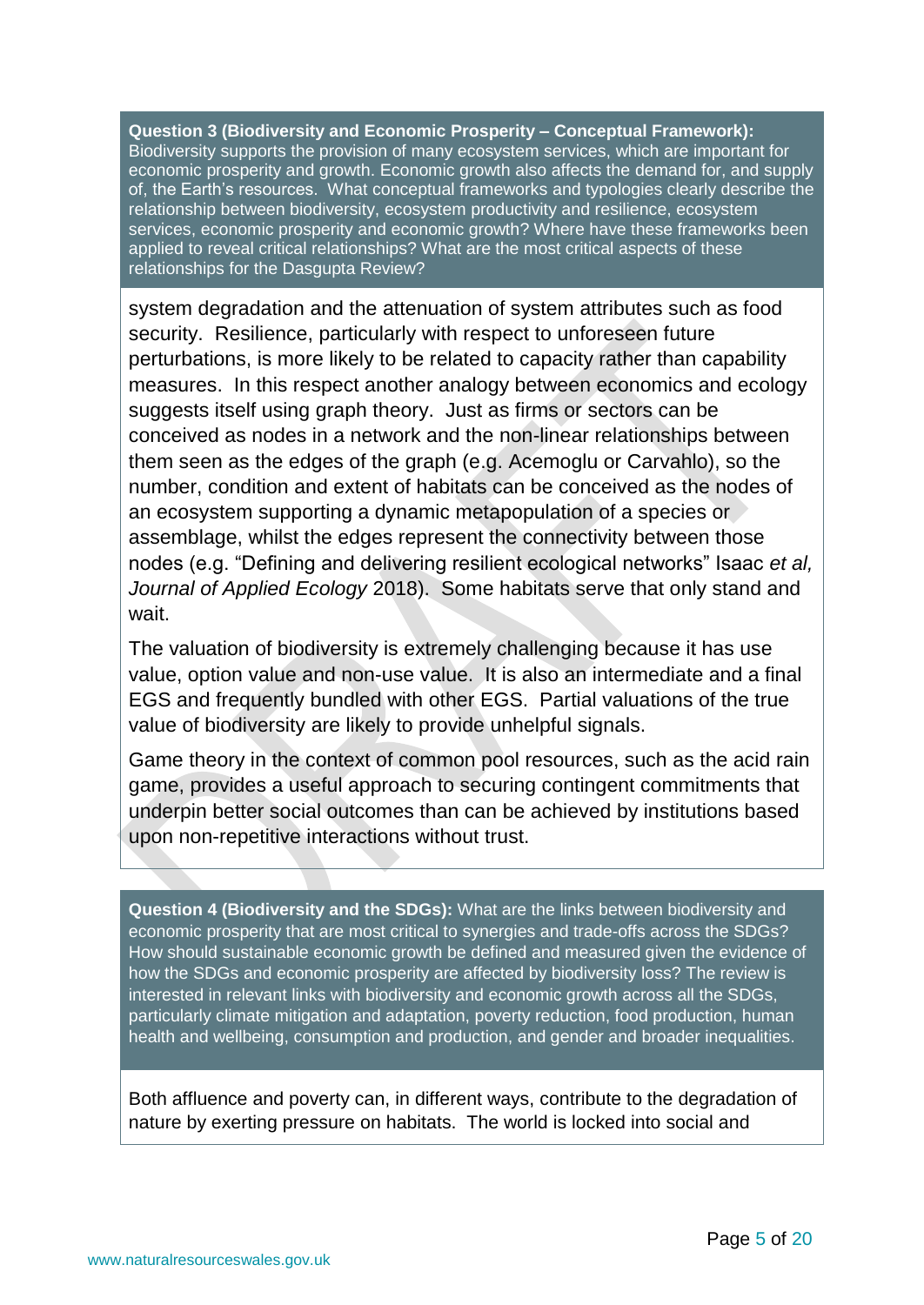**Question 4 (Biodiversity and the SDGs):** What are the links between biodiversity and economic prosperity that are most critical to synergies and trade-offs across the SDGs? How should sustainable economic growth be defined and measured given the evidence of how the SDGs and economic prosperity are affected by biodiversity loss? The review is interested in relevant links with biodiversity and economic growth across all the SDGs, particularly climate mitigation and adaptation, poverty reduction, food production, human health and wellbeing, consumption and production, and gender and broader inequalities.

economic systems that fail to deliver responsible production and consumption (SDG12).

The burgeoning middle classes of converging middle-income countries tend to adopt social norms learnt from the west that support personal values which result in behaviours inconsistent with sustainable consumption. Soya production destined for animal feed (linked to habitat destruction in low latitudes with high biodiversity), for example, is driven by the aspiration to attain western levels of meat consumption.

The glacial pace of demographic transition in non-converging low-income countries will drive population growth in areas that already suffer poor food security, frustrating SDG2. Around 1.5 billion people in developing countries farm on less favoured agricultural land where population growth puts increasing pressure on the ecosystem services upon the people depend. These conditions are typically accompanied by fragile or failed states that allow elites to garner economic rents, frequently related to natural resources, and frustrate progress toward SDG 16. SDG 4 and SDG5 would accelerate demographic transition, but these are frustrated by patriarchal values (a quasi-experiment for this might be the marked decline in TFR in Afghanistan since 2000). The precise relationship between poverty and the degradation of natural capital is contested because people attempt to use linear and non-system based models, for example transitions from semi-arid to desert conditions can be driven by factors such as human conflict that also affect poverty.

Sustainable economic growth represents a system transition to responsible production and consumption which in consequentialist terms could be seen as involving the maximization of the utility of the least advantaged person currently alive and maintaining the opportunities of future generations. This has clear distributional implications, but it also provides a way to reconcile deontological and utilitarian versions of justice. Less abstractly, holistic approaches to achieve regenerative agriculture can encourage the optimisation of food systems that is neglected by a focus upon the increasing the yield of single crops (Poore & Nemecek, *Science* 2018). This study also uses a life-cycle approach to integrate food production with the rest of the supply chain that ends with purchases by consumers. Apart from CO<sub>2e</sub> emissions, this accounts for about a third of terrestrial acidification and over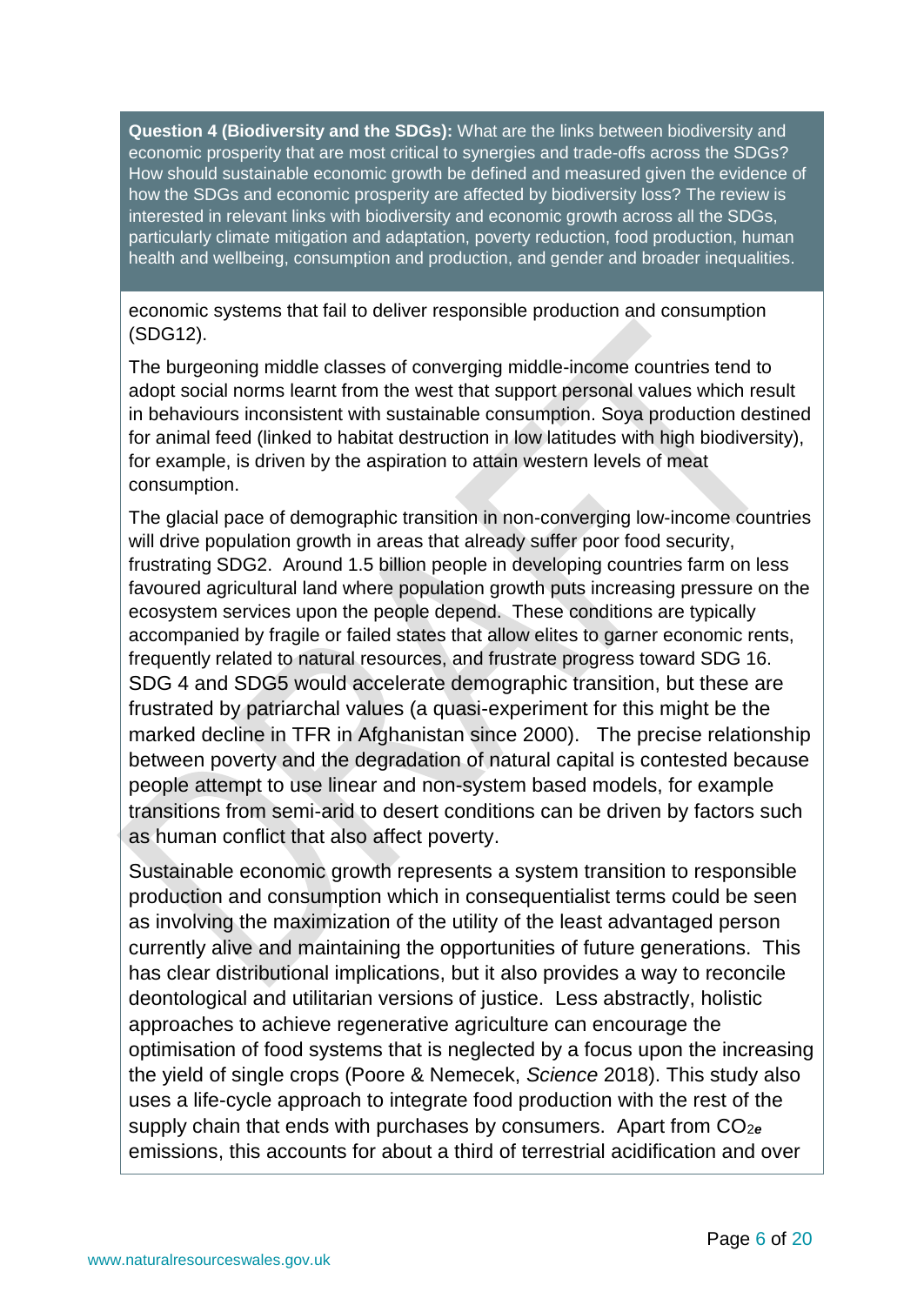**Question 4 (Biodiversity and the SDGs):** What are the links between biodiversity and economic prosperity that are most critical to synergies and trade-offs across the SDGs? How should sustainable economic growth be defined and measured given the evidence of how the SDGs and economic prosperity are affected by biodiversity loss? The review is interested in relevant links with biodiversity and economic growth across all the SDGs, particularly climate mitigation and adaptation, poverty reduction, food production, human health and wellbeing, consumption and production, and gender and broader inequalities.

three quarters of eutrophication as well as contributing massively to water scarcity.

Prosperity should be framed in terms of delivering a just foundation for society within planetary boundaries.

**Question 5 (Impacts of Biodiversity Loss on Sustainable Economic Growth):** What is the best evidence on the sustainability of current global economic growth, based on current rates of biodiversity loss? How much (if any) biodiversity loss needs to be stopped and/or reversed to achieve sustainable economic growth? Please reference any evidence or analysis that underpins your answers.

Biodiversity has use, option and non-use value. It is both a cultural ecosystem service and a supporting service. In its latter role it is fundamental to ecosystem resilience. Ecosystems are a non-ergodic, there is no way back from mass extinction save evolution exploring new possibilities in the very long-term. Human well-being depends upon the health of current and future ecosystems, so human beings cannot escape the imperative to arrest the rapid decline in biodiversity which poses an existential threat. Sustainable economic growth is incompatible with any loss in biodiversity nor a rate of extinction beyond a normal (low) background pace. Improvements in, say, human capital cannot be traded against degradation of natural capital.

Geologists are inclined to date the Anthropocene from the start of the Great Acceleration in the mid twentieth century. EF Schumacher argued in his book *Small is Beautiful* that humanity is behaving like irresponsible teenagers squandering their inheritance because they fail to understand the difference between income and capital. He wrote the book at about the time when global resource use started to exceed the rate at which natural capital could be sustained. This was about two decades after the start of the Anthropocene. In the succeeding half century the gap between actual and sustainable rates of resource use has continued to widen.

Energy is the ability to do work. Between the neolithic and industrial revolutions economic activity rested upon muscle power fuelled by photo-synthesis rather than fossil fuels. Economic growth was spasmodic rather than sustained. This changed with the exploitation of coal. Jevons worried in the middle decades of the nineteenth century about the exhaustion of Britain's coal measures and observed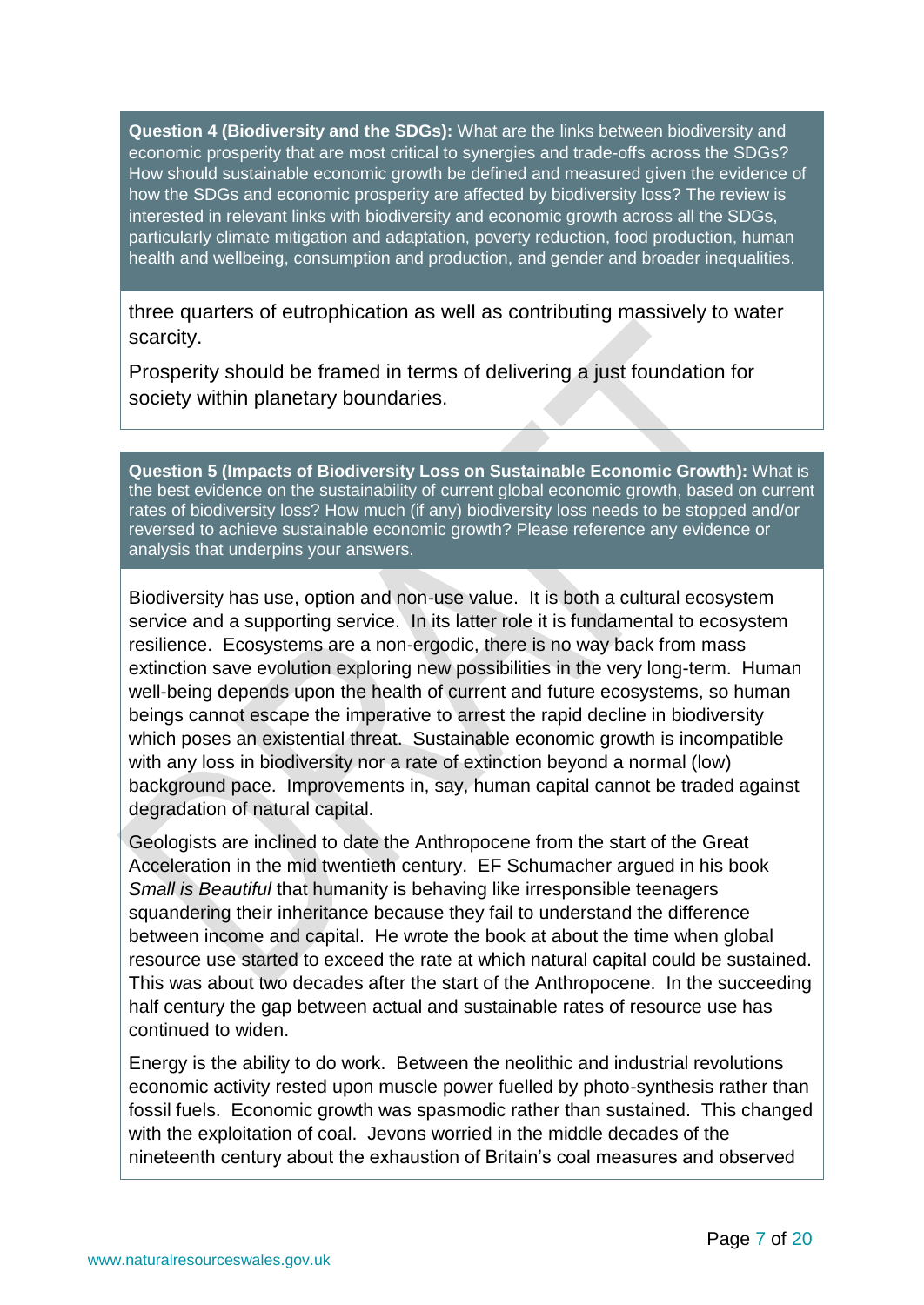**Question 5 (Impacts of Biodiversity Loss on Sustainable Economic Growth):** What is the best evidence on the sustainability of current global economic growth, based on current rates of biodiversity loss? How much (if any) biodiversity loss needs to be stopped and/or reversed to achieve sustainable economic growth? Please reference any evidence or analysis that underpins your answers.

that increasing efficiency would not mitigate the problem because it would simply reduce the price of coal and increase demand (the Jevons paradox).

Global primary energy consumption has grown at a compound annual growth rate (CAGR) of 2.5% between 1965 and 2018. CAGRs for the OECD have been substantially below those for non-OECD (1.5% v 3.9%) with the highest growth rates seen in the Middle East and Asia Pacific (BP Statistics).  $CO<sub>2</sub>$  emissions have been growing at c1.8% p.a., which suggests that a sustainable rate of growth for primary energy consumption might be less than 0.7% p.a.

SDGs for developing countries are mainly based upon tangible goods and services, developed countries may need to make room for these by substituting intangible for tangible flows faster.

**Question 6 (Benefits of Tackling Biodiversity Loss and Costs of Inaction):** What is the best evidence on the economic benefits of biodiversity? What evidence exists on who benefits from biodiversity? What positive business cases (win-wins) exist for tackling biodiversity loss e.g. impacts on jobs, productivity, income, human health outcomes? Conversely, what is the best evidence on the costs of current trajectories of biodiversity loss? What evidence is there of the distribution of these costs within and between countries?

As a supporting ecosystem service the welfare value of biodiversity could only be estimated by calculating the value added by the final ecosystem services that depend upon biodiversity. The bundled values of both supporting and final services have been estimated using benefit transfer methods by Constanza and others and these appear to be very substantial in relation to estimated exchange value global GVA. As a cultural ecosystem service the value of biodiversity is difficult to disentangle since it is bundled with services such as recreation. A local shadow price could be estimated from policy optimisations that require no loss in biodiversity, or an improvement in biodiversity, but we have no knowledge of this being attempted. However the substantial sums of money that are frequently spent to conserve highly endangered species indicate that the value is likely to be nontrivial. The option value of biodiversity is even more difficult to assess since it is, of necessity, speculative. They are likely to be highest in the tropics.

Land managers who can exchange for money the final ecosystem services supported by biodiversity clearly benefit. However many such services are common pool resources that cannot be exchanged in a market. Expenditure by institutions that are able to manage such resources sustainably are an indicator of the value to users, and this distribution could, in principle, be observed.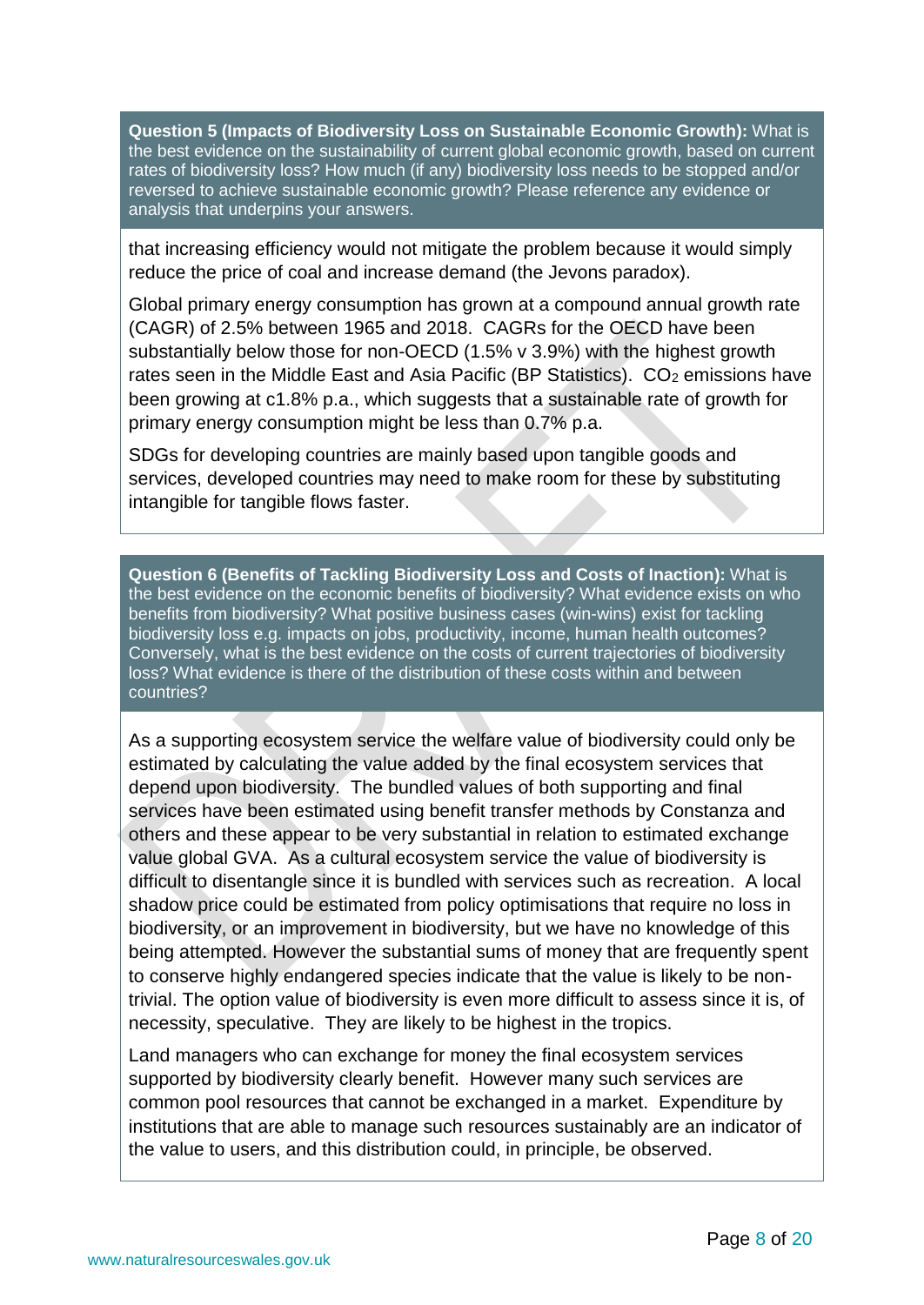**Question 6 (Benefits of Tackling Biodiversity Loss and Costs of Inaction):** What is the best evidence on the economic benefits of biodiversity? What evidence exists on who benefits from biodiversity? What positive business cases (win-wins) exist for tackling biodiversity loss e.g. impacts on jobs, productivity, income, human health outcomes? Conversely, what is the best evidence on the costs of current trajectories of biodiversity loss? What evidence is there of the distribution of these costs within and between countries?

The state has a poor record in taking over long established communal governance arrangements and triggering a tragedy of the commons. For example the inshore Newfoundland Fishery was destroyed by the extension of the Canadian Exclusive Economic Zone at sea to 200 miles and simultaneously opening the Newfoundland Waters to Canadian trawlers. The direct impact on jobs was the loss of 30,000 Newfoundland fishers, the indirect impact was the loss of a further 15,000 in supporting industries such as shipbuilding and fish processing. Those who benefit from the destruction of well-functioning existing institutions or the introduction of new institutions tend to be those able to lobby in the corridors of power, those who often lose out are the marginalised within society.

The resilience of current unsustainable economic and social systems suggest the need for structural change. Since investment within the current system may well become stranded by such change, there is an argument against procrastination accompanied by marginal change and in favour of urgent change sufficient to attain a better attractor.

**Question 7 (Cost and Risks of Action):** What evidence exists of 'transition risks' from moving to actions needed to protect, restore and enhance biodiversity? What is the best evidence on the costs of these actions? What evidence suggests who will be most affected by these costs and risks?

More work has been undertaken on non-physical risks with respect to the transition to a low carbon economy than for the transition to an ecosystem resilient economy. However in practice they cannot be separated, they are part and parcel of breaking the resilience on unsustainable production and consumption.

One obvious evidence gap concerns the damage and abatement costs associated with thermo-plastics. The toxicological effects upon fauna are uncertain, but there is a credible fear that the animals at the base of the food chain may simply starve to death having ingested microplastic fragments. The supply of thermo-plastics has been growing at a compound annual growth rate of 8.6% since 1950. Even if this were to be capped, which would involve a substantial abatement cost, thermoplastics would still accumulate and fragment in the environment. The industry is gearing up for possibly even more rapid growth.

Adverse environmental externalities tend to disproportionately affect those least advantaged within society, contrary to objective of maximising the utility of the least advantaged person. As early as 1979, in the case of Bean v Southwestern Waste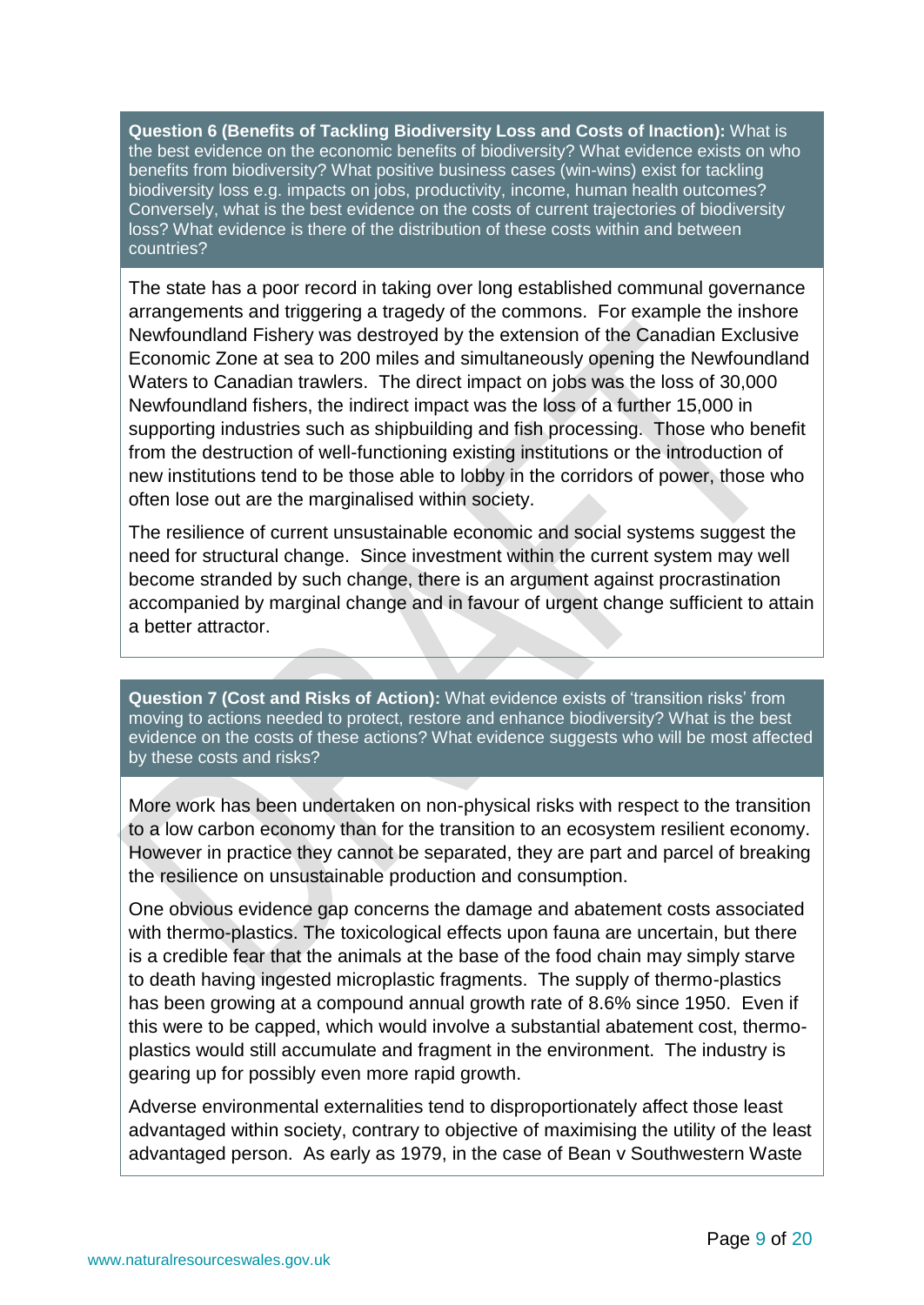**Question 7 (Cost and Risks of Action):** What evidence exists of 'transition risks' from moving to actions needed to protect, restore and enhance biodiversity? What is the best evidence on the costs of these actions? What evidence suggests who will be most affected by these costs and risks?

Management the plaintiff argued that the decision to issue a permit for a waste disposal site in a black neighbourhood of Houston Texas constituted racial discrimination and a violation of the Equal Treatment clause of the Fourteenth amendment. The plaintiff lost the case but won the argument. A study found that from the 1930's until 1978, 82% of waste arisings were disposed of in black neighbourhoods when only 25% of the population was black.

In the past actions to protect, restore and enhance biodiversity have hurt indigenous peoples and local communities. For example the conservation of mountain gorillas in Africa has resulted in the forcible removal pygmies who had lived in harmony with the creatures for millennia. The pygmies have not thrived in their new homes and many die prematurely. The term "conservation refugees" has been coined to describe this phenomenon (Geisler [https://foreignpolicy.com/2009/11/11/endangered-humans/\)](https://foreignpolicy.com/2009/11/11/endangered-humans/).

Marginalised groups tend to find it difficult to exercise customary or statutory rights concerning the land they occupy both with respect to those who wish to conserve biodiversity and those who wish to extract the maximum resource rent in the shortterm. Both poverty and avarice can drive unsustainable practices, such as burning tropical rain forest which is both a customary practice in subsistence agriculture and an illegal practice for companies seeking to establish palm oil plantations.

**Question 8 (Opportunities from Tackling Biodiversity Loss):** How can new technology assist with restoring biodiversity, while simultaneously delivering economic prosperity? e.g. artificial intelligence, biotechnology. What economic opportunities exist from protecting, restoring and enhancing biodiversity? e.g. learning from nature (biomimicry), biopharma, among others.

The Fourth Industrial Revolution and the creation of a circular economy to support SDG 12 together offer the prospect of pathways to a just and sustainable society that reconciles halting the elevated rate of species loss with prosperity for all. Projects such as the "Mieles Para Conservar" which is part of the Rural Corridors and Biodiversity Project run by the Argentinian National Parks Administration and funded by the Global Environment Facility demonstrate that there are opportunities as well as threats. The project provides cash income from the sale of honey for the Criolloa and Qom peoples from the cultivation of Melipona bees. Melipona bees were originally cultivated by the Maya, amongst whom they had a ritual significance.

Technologies such as remote sensing help to identify rainforest fires that can be tackled before too much damage is done, and can also increase the transparency around commitments from large companies (many of which have access to far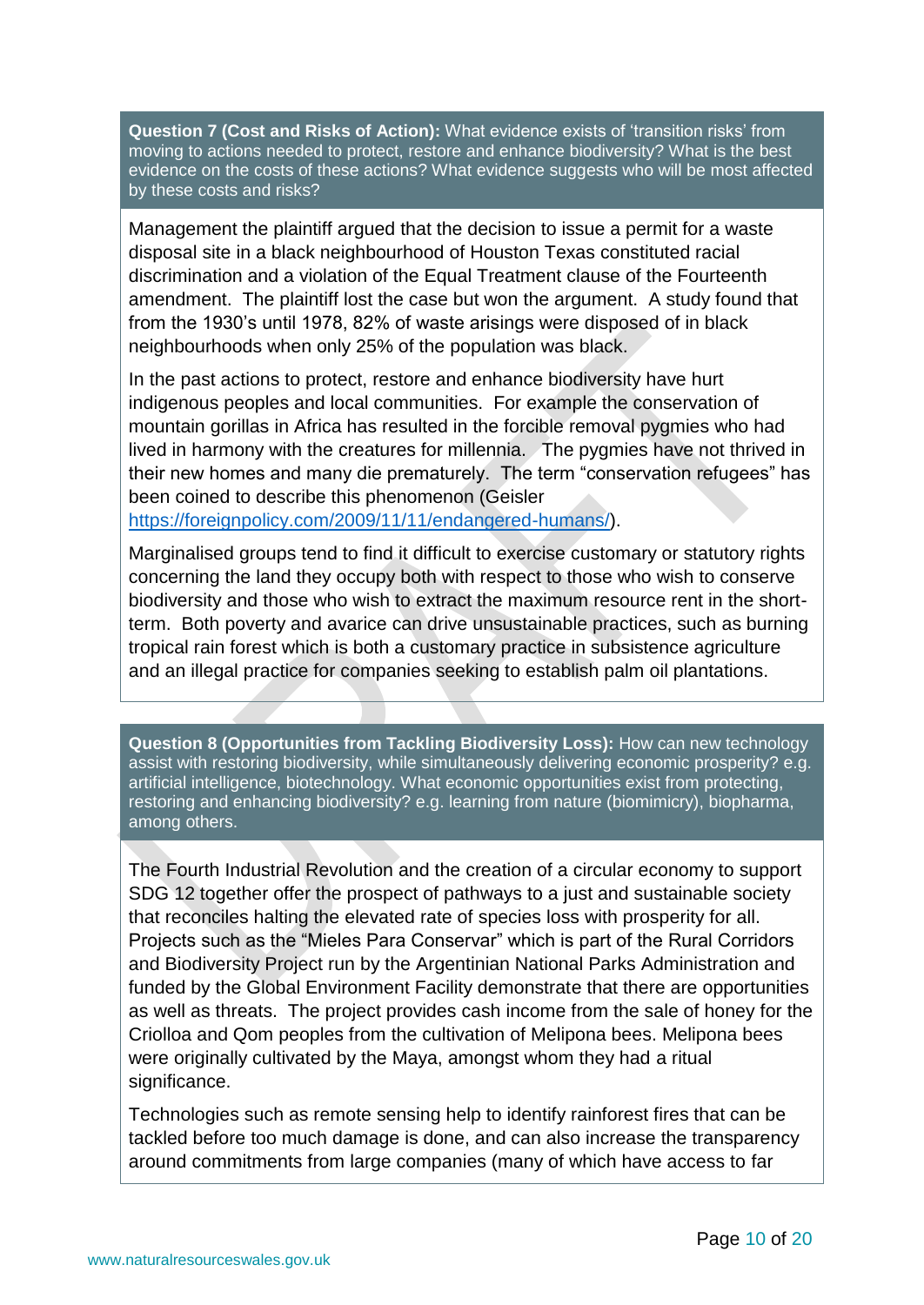**Question 8 (Opportunities from Tackling Biodiversity Loss):** How can new technology assist with restoring biodiversity, while simultaneously delivering economic prosperity? e.g. artificial intelligence, biotechnology. What economic opportunities exist from protecting, restoring and enhancing biodiversity? e.g. learning from nature (biomimicry), biopharma, among others.

greater resources than local and regional governments) to maintain their license to operate. Similarly drones have been used in the UK to identify and target black grass. Agricultural robots using Artificial Intelligence are starting to be applied to both weeding and harvesting functions. Mobile 'phones provide market intelligence for poor farmers that help them boost profit margins and reduce post-harvest crop waste. Regenerative agriculture can make a substantial contribution to the development of a circular economy. Technologies are being trailed that can take digestate from AD plants or sewage sludge from treatment works and combine them with CO<sup>2</sup> captured from potential industrial emissions to produce a low carbon fertilizer that compares well with conventional inorganic fertilizers with a much higher carbon footprint.

Biomimicry was used to help redesign the shape of Shinkansen trains to reduce tunnel boom. The design was based upon a study of the Kingfisher and it also enhanced the top speed of the trains by 10% and fuel efficiency by 15%. There are several other well-known examples. The option value of biodiversity is potentially immense since tropical ecosystems, for example, have not been adequately catalogued and studied. Trees produce diverse chemical products to help them withstand pests and diseases. Sycamore was traditionally used for dairy equipment because of its antibacterial properties and salicylic acid (the basis of aspirin and skin care products) is a naturally occurring compound associated with willow trees (Salix) amongst others.

**Question 9 (Economic and Finance Decision Makers):** Which sectors of the economy rely most on biodiversity and ecosystem services? How are they affected by biodiversity decline? Please provide strong case and/or sectoral examples and evidence on how changes in biodiversity (loss or gain) has affected, or been affected by, economic and finance decision-making.

All sectors of the economy rely upon biodiversity and ecosystem services, but the linkage is particularly clear for primary producers in agriculture and forest products. These sectors are also responsible for land use decisions that underlie the fragmentation of habitats and other drivers of biodiversity decline. The long term sustainability of these sectors require them to understand these linkages and apply the regenerative principles incorporated in the circular economy. The services provided by pollinators or the importance of preventing soil erosion and restoring the structure and biodiversity of soils are an obvious example relating to agriculture.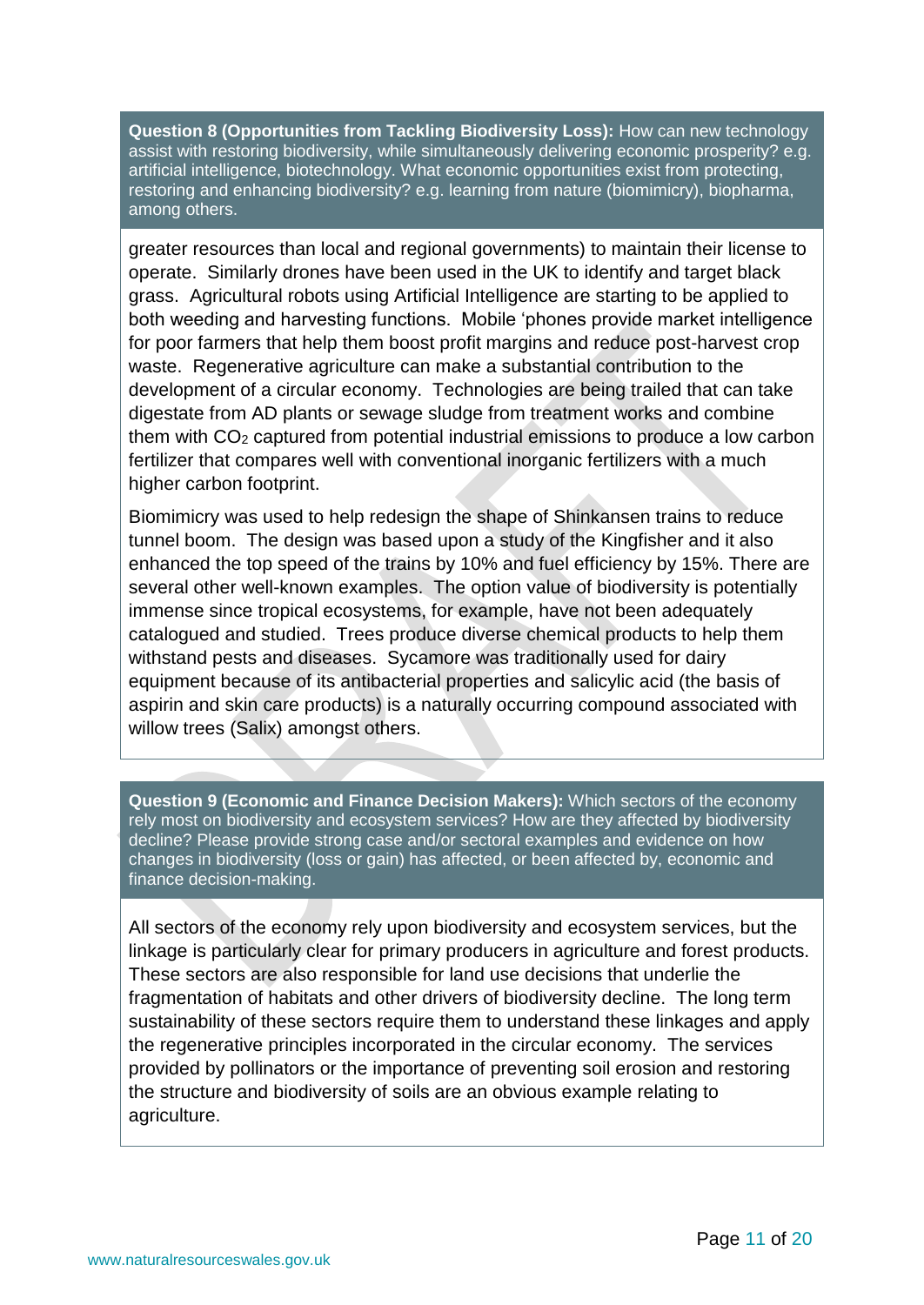**Question 9 (Economic and Finance Decision Makers):** Which sectors of the economy rely most on biodiversity and ecosystem services? How are they affected by biodiversity decline? Please provide strong case and/or sectoral examples and evidence on how changes in biodiversity (loss or gain) has affected, or been affected by, economic and finance decision-making.

"Agricultural supply chains and global food brands are encountering serious operational risks from climate change, and are facing reputational risks from resource intensive production and low nutrition product lines."

[https://www.bioversityinternational.org/e-library/publications/detail/reducing-risks](https://www.bioversityinternational.org/e-library/publications/detail/reducing-risks-and-seizing-opportunities-integrating-biodiversity-into-food-and-agriculture-investm/)[and-seizing-opportunities-integrating-biodiversity-into-food-and-agriculture-investm/](https://www.bioversityinternational.org/e-library/publications/detail/reducing-risks-and-seizing-opportunities-integrating-biodiversity-into-food-and-agriculture-investm/)

This document includes comments from the likes of Beth Hart, head of Agriculture at Sainsbury's, Juan Gonzalez Valero, Head of Public Policy and Sustainability at Syngenta, and concrete proposals for an Agribiodiversity Index for appraisal and assessment. However the risks to agriculture and food producers go beyond the reputational. There is a need to consider agricultural systems holistically and in terms of place rather than focus upon particular crops or particular systems.

"Providing producers with multiple ways to reduce their environmental impact recognizes the variability in sources and drivers of impact but requires a step change in thinking: that practices such as conservation agriculture or organic farming are not environmental solutions in themselves but options that producers choose from to achieve environmental targets." "Reducing foods environmental impact through producers and consumers," J Poore and T Nemecek, *Science* 2018

Land managers also need to be creative in identifying potential revenue streams and seek to use biodiversity to enhance their incomes from cultural practices such as recreational use of the countryside, which would involve sectors such as tourism.

Hitherto economic and financial decision making has not been particularly attuned to the need to take such nuances into account. It is to be hoped that the spread of techniques such as the ecosystem services approach and natural capital accounting will assist people making such decisions.

# **Part 3: Causes of Biodiversity Loss**

**Question 10 (Market and Institutional Failures):** What are the main market and institutional failures affecting biodiversity? What is the best evidence (including case examples) that illustrate these failures?

Markets are missing because consumption can be excluded for neither common pool resources nor public goods. Adam Smith identified the paradox of value. Use values diverge from exchange values not only because of abundance but also because consumption cannot be excluded for some flows of goods and services.

The tragedy of the commons is avoidable (Hardin 1968) but only by building trust trough repeated iterations of assurance type games.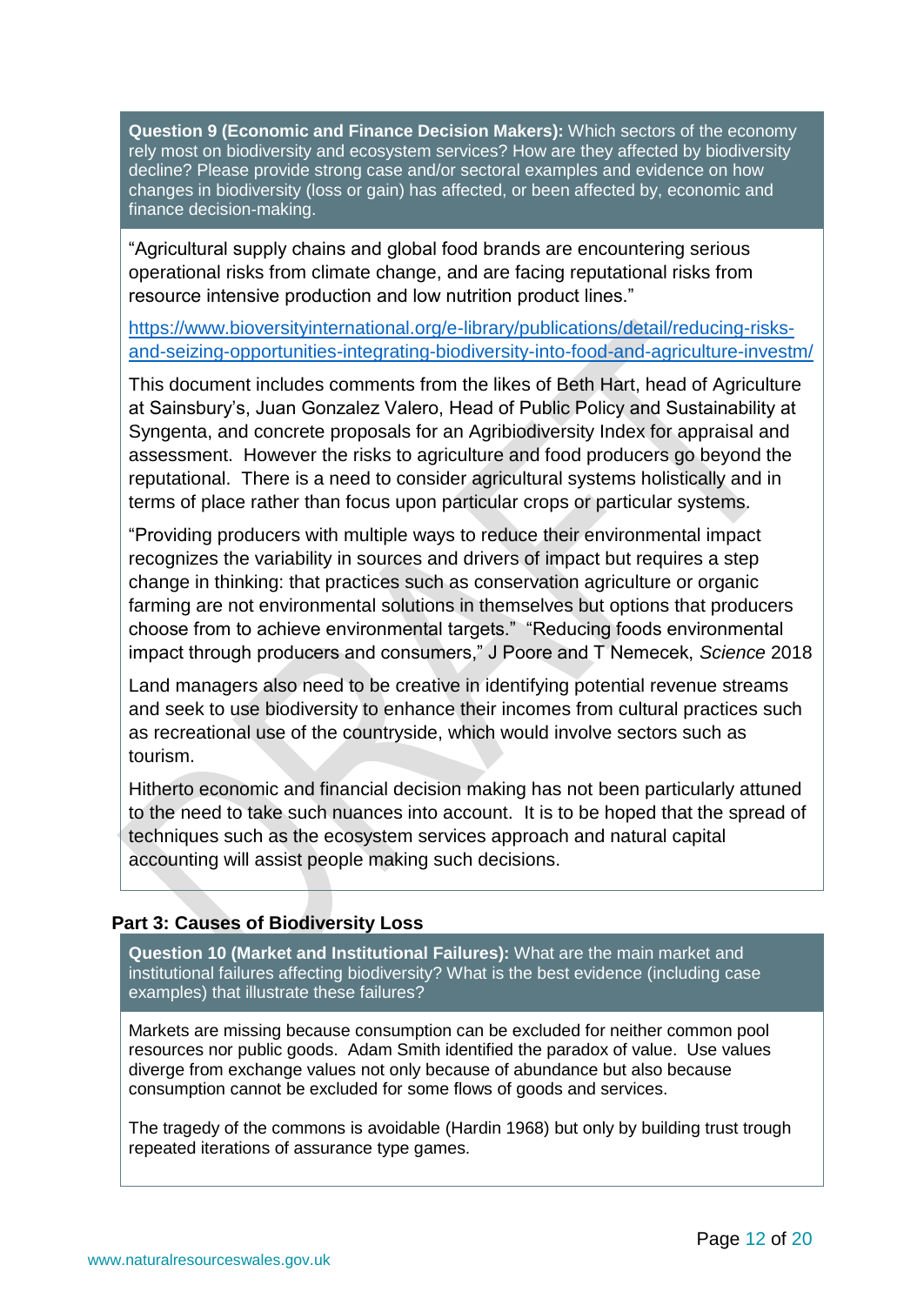**Question 10 (Market and Institutional Failures):** What are the main market and institutional failures affecting biodiversity? What is the best evidence (including case examples) that illustrate these failures?

*Governing the Commons: the evolution of institutions for collective action,* Elinor Ostrom, Cambridge University Press 1990

"Beyond markets and states: polycentric governance of complex economic system," Elinor Ostrom, *American Economic Review*, Vol 100 No. 3 pp 641-692, 2010

**Question 11 (Economic Sectors):** Which economic sectors have the biggest impact on biodiversity loss? Which economic sectors are most affected by biodiversity loss? Please reference evidence and analysis (including case examples) that underpin and illustrate your answers.

ANSWER:

**Question 12 (Time):** What evidence exists to suggest that balancing short and long timescales is a challenge for decision-making affecting biodiversity? Please provide evidence (including case examples) where short-term decisions have harmed biodiversity. How does this vary for different ecosystems and/or sectors? What should be the approach to discounting for actions that affect biodiversity?

ANSWER:

**Question 13 (Business):** What is the best evidence on the role the private sector (including the financial sector) plays in driving biodiversity loss and the direct and indirect impacts it has on biodiversity loss? What evidence shows the effect of biodiversity on firms' and investors' risks and/or returns in the short, medium and long term?

ANSWER:

#### **Part 4: Actions to Tackle Biodiversity Loss and Support Economic Prosperity**

**Question 14 (Valuation and Accounting):** Please provide evidence (including case examples) where marginal valuation, natural capital assessments and accounts are helping policy-makers and the private sector to improve decision making in ways that enhance biodiversity and deliver economic prosperity. What evidence exists on the factors that are most critical for this type of information to improve decision-making?

"Conserving tropical biodiversity via market forces and spatial targeting" Bateman *et al*, Proceedings of the National Academy of Sciences of the USA, 2015

#### <https://www.pnas.org/content/112/24/7408>

"Biodiversity and ecosystem services in corporate natural capital accounting," Cranston *et al* 2016, CISL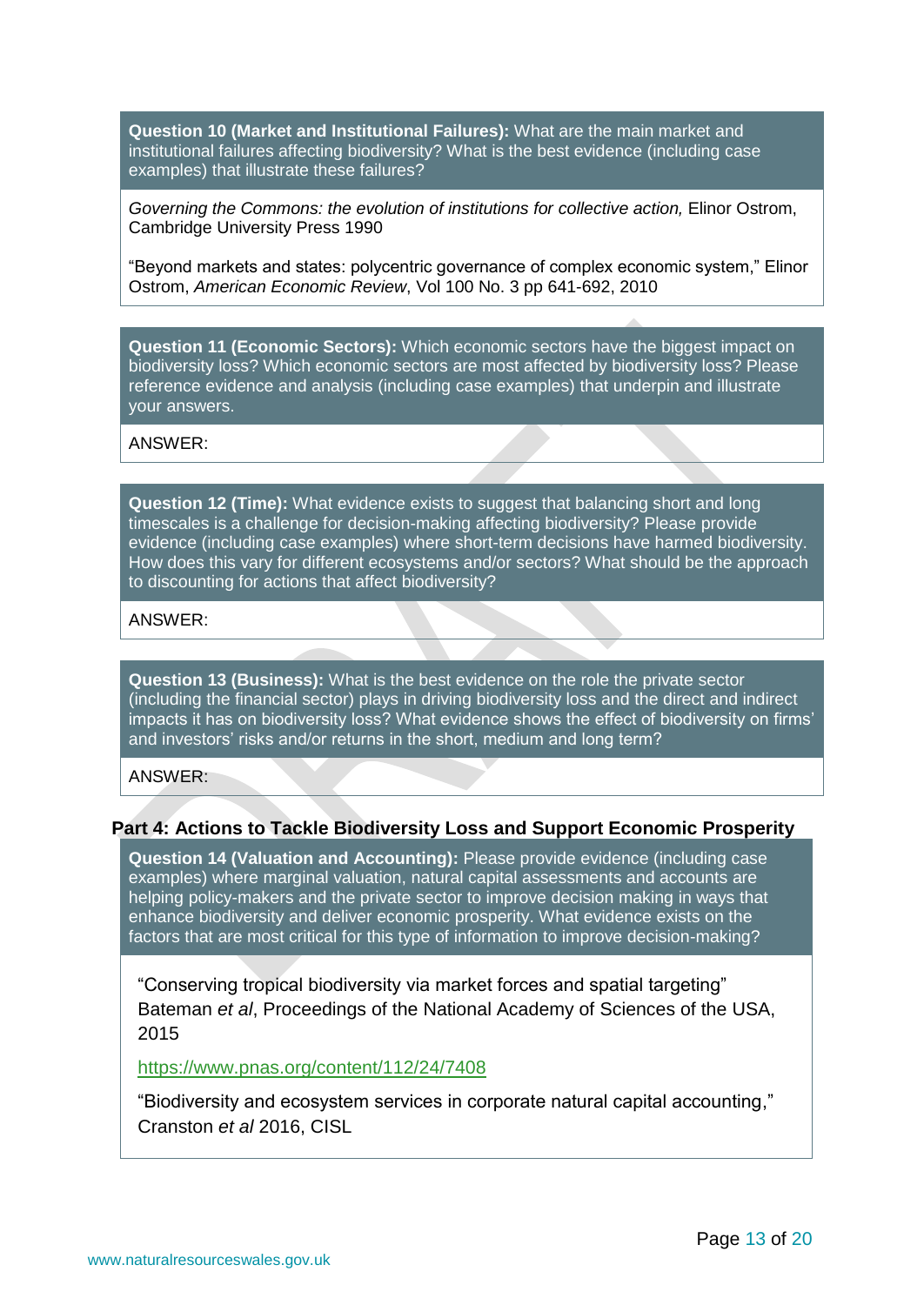**Question 14 (Valuation and Accounting):** Please provide evidence (including case examples) where marginal valuation, natural capital assessments and accounts are helping policy-makers and the private sector to improve decision making in ways that enhance biodiversity and deliver economic prosperity. What evidence exists on the factors that are most critical for this type of information to improve decision-making?

[https://www.cisl.cam.ac.uk/resources/publication-pdfs/biodiversity-and](https://www.cisl.cam.ac.uk/resources/publication-pdfs/biodiversity-and-ecosystem-services-in-corporate-natural-capital-accounting-synthesis-report)[ecosystem-services-in-corporate-natural-capital-accounting-synthesis-report](https://www.cisl.cam.ac.uk/resources/publication-pdfs/biodiversity-and-ecosystem-services-in-corporate-natural-capital-accounting-synthesis-report)

UK Natural Capital Accounts: 2019 (18 October 2019)

[https://www.ons.gov.uk/releases/uknaturalcapitalecosystemserviceaccounts199](https://www.ons.gov.uk/releases/uknaturalcapitalecosystemserviceaccounts1997to2017) [7to2017](https://www.ons.gov.uk/releases/uknaturalcapitalecosystemserviceaccounts1997to2017)

Natural Capital Accounts: urban accounts (8 August 2019)

[https://www.ons.gov.uk/economy/environmentalaccounts/bulletins/uknatur](https://www.ons.gov.uk/economy/environmentalaccounts/bulletins/uknaturalcapital/urbanaccounts) [alcapital/urbanaccounts](https://www.ons.gov.uk/economy/environmentalaccounts/bulletins/uknaturalcapital/urbanaccounts)

Seafish: The Economics of the UK Fishing Fleet

[https://seafish.org/media/Economics\\_of\\_the\\_UK\\_Fishing\\_Fleet\\_2018.pdf](https://seafish.org/media/Economics_of_the_UK_Fishing_Fleet_2018.pdf)

Defra Biodiversity Metric 2.0 Consultation (closes 31/12/2019)

<https://consult.defra.gov.uk/natural-england/the-biodiversity-metric-2-0/>

Yorkshire Water Social Value and Impact Assessment *Our Contribution to Yorkshire* (2018)

[https://www.yorkshirewater.com/media/1762/our-contribution-to](https://www.yorkshirewater.com/media/1762/our-contribution-to-yorkshire.pdf)[yorkshire.pdf](https://www.yorkshirewater.com/media/1762/our-contribution-to-yorkshire.pdf)

Natural Capital Account for Greater Manchester, eftec, 2018

[https://naturegreatermanchester.co.uk/wp-content/uploads/2018/06/NCA](https://naturegreatermanchester.co.uk/wp-content/uploads/2018/06/NCA-for-GM-Final-Report-270618.pdf)[for-GM-Final-Report-270618.pdf](https://naturegreatermanchester.co.uk/wp-content/uploads/2018/06/NCA-for-GM-Final-Report-270618.pdf)

Natural Capital Accounts for Public Greenspace in London, Vivid Economics, 2017

[https://www.london.gov.uk/sites/default/files/11015viv\\_natural\\_capital\\_acc](https://www.london.gov.uk/sites/default/files/11015viv_natural_capital_account_for_london_v7_full_vis.pdf) [ount\\_for\\_london\\_v7\\_full\\_vis.pdf](https://www.london.gov.uk/sites/default/files/11015viv_natural_capital_account_for_london_v7_full_vis.pdf)

Birmingham Health Economic Assessment and Natural Capital Account revealing the true value of Council managed parks and green space, CEEP/Birmingham City Council, 2019

[https://www.birmingham.gov.uk/downloads/file/13452/birmingham\\_natural](https://www.birmingham.gov.uk/downloads/file/13452/birmingham_natural_capital_accounts_-_july_2019) [\\_capital\\_accounts\\_-\\_july\\_2019](https://www.birmingham.gov.uk/downloads/file/13452/birmingham_natural_capital_accounts_-_july_2019)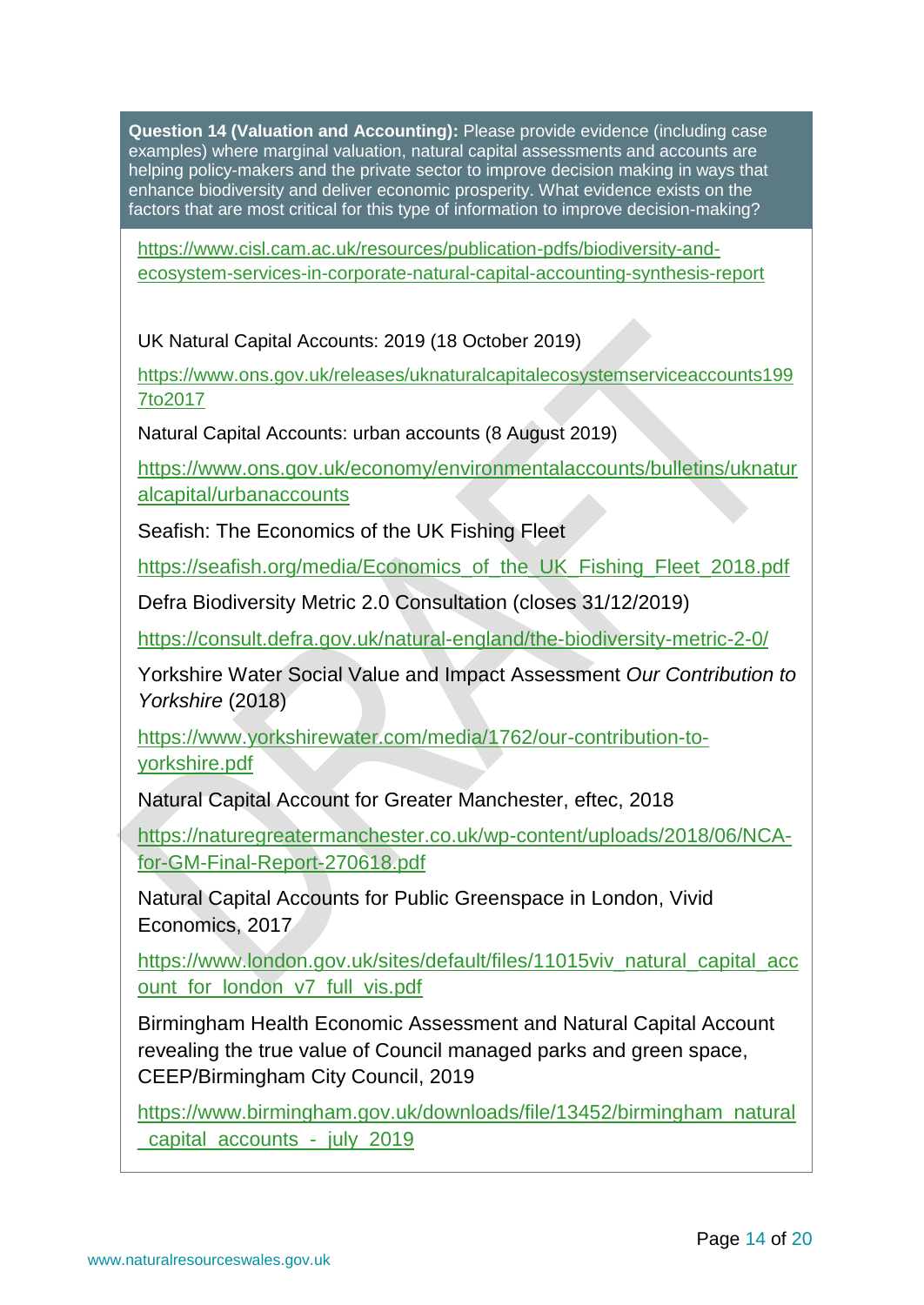**Question 14 (Valuation and Accounting):** Please provide evidence (including case examples) where marginal valuation, natural capital assessments and accounts are helping policy-makers and the private sector to improve decision making in ways that enhance biodiversity and deliver economic prosperity. What evidence exists on the factors that are most critical for this type of information to improve decision-making?

Natural Capital Coalition on British Standards Institute work on setting Corporate Natural Capital Reporting standards:

[https://naturalcapitalcoalition.org/wp-content/uploads/2016/07/BSI-NSB-led-](https://naturalcapitalcoalition.org/wp-content/uploads/2016/07/BSI-NSB-led-Standardisation-in-the-field-of-Natural-Capital.pdf)[Standardisation-in-the-field-of-Natural-Capital.pdf](https://naturalcapitalcoalition.org/wp-content/uploads/2016/07/BSI-NSB-led-Standardisation-in-the-field-of-Natural-Capital.pdf)

**Question 15 (Behaviour):** What are the critical factors affecting people's behaviours that affect biodiversity? What affects the speed and scale of this behaviour change? What evidence exists for individual preferences versus social or 'socially-embedded' preferences (to conform or compete with others)? Please provide the strongest examples where policy makers and the private sector have effectively incentivised behaviour change to reduce biodiversity loss.

ANSWER:

**Question 16 (Fiscal Policy and Regulation):** What are strong examples of fiscal and regulatory policy instruments that have simultaneously enhanced biodiversity and supported economic prosperity? What is the best evidence on the impact and effectiveness of these actions? The review is interested in examples at all scales, including regulation, planning, taxation and government spending, including subsidies.

ANSWER:

**Question 17 (Trade, Aid, International Finance and Climate):** What measures can be taken to bridge across geographic boundaries when biodiversity loss in one location is driven by action or consumption elsewhere? What evidence exists on how international trade policy, aid policy, and international financial transfers can tackle biodiversity loss? What are the potential win-wins in also tackling climate mitigation and adaptation with such policies and transfers?

#### ANSWER

**Question 18 (Private Sector and Finance):** What are the most effective actions that the private sector generally, and finance sector specifically, can take and have taken that both enhance biodiversity and deliver economic prosperity? What actions should government take to enable the private sector and finance to take these actions? What evidence exists on the impact on biodiversity loss and economic prosperity of rules on financial disclosure, standards and certification schemes, and policies affecting investment decisions?

Environmental, social and governance principles (ESG) have come a long way from initial attempts simply to screen out "bad" companies. Today there is much greater emphasis upon identifying firms that are "best in class." There is no evidence to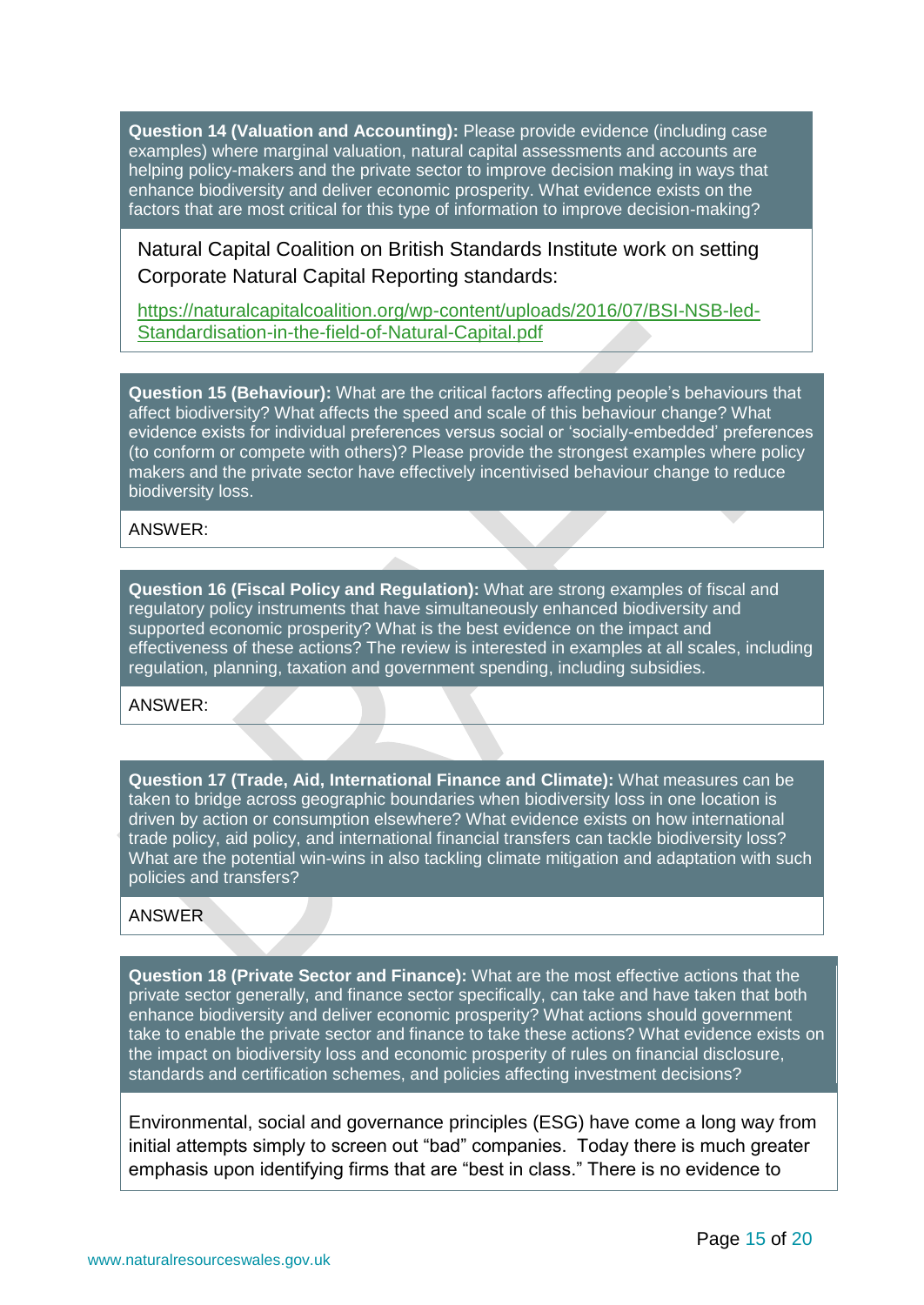**Question 18 (Private Sector and Finance):** What are the most effective actions that the private sector generally, and finance sector specifically, can take and have taken that both enhance biodiversity and deliver economic prosperity? What actions should government take to enable the private sector and finance to take these actions? What evidence exists on the impact on biodiversity loss and economic prosperity of rules on financial disclosure, standards and certification schemes, and policies affecting investment decisions?

suggest that active portfolio management incorporating ESG criteria results in either under or out performance of market indices. Concerning passive portfolio management, the IMF argues:

"Prima facie, passive investing is not conducive to sustainable investing, given the need for greater engagement with issuers and higher analytical burden and cost, and may prove less effective in generating impact." IMF *Global Financial Stability Report*, October 2019, p89.

There is a close linkage with approaches such as the British Academy's *Future of the Corporation* research programme, which reject Milton Friedman's argument that the sole fiduciary duty of Directors is to maximise short term shareholder value. Instead they argue that earning a market return on capital is a means to an end rather than the end in itself, which should be set out as a clear long term corporate purpose. Colin Meyer adduces evidence that such companies survive for considerably longer periods than others in his book *Prosperity* (OUP 2019).

Clear roles exist for credit rating agencies, financial regulators and pressure from stakeholders, such as the campaigning undertaken by student bodies to influence the investment policy of university endowments in the USA or earlier campaigns against companies associated with apartheid in South Africa. Linking ESG reporting with the financial stability objectives of Central Banks increases the salience of this approach and links it with the license to operate of firms.

At present ESG focusses upon climate change rather than species loss and declining biodiversity. This link needs to be made hand in hand with progress to:

- Standardise terminology
- Establishing minimum standards for corporate reporting
- Clarify the role of ESG in prudential financial management
- Institutionalise assessment of ESG impact

Linkages are also being drawn between ESG and the financial stability objectives of Central Banks and international bodies such as the IMF (*ibid* chapter 6).

Certification schemes can be controversial. For example NGOs will point to past poor performance even if current practices conform to agreed standards or to the actions of suppliers that fail to comply with stated policies. See for example:

https://wwf.panda.org/our\_work/forests/forest\_publications\_news\_and\_reports/forests2/asian\_pu lp\_and\_paper/?346890/New-NGO-report-highlights-APPs-continued-involvement-in-deforestationdespite-its-zero-deforestation-commitment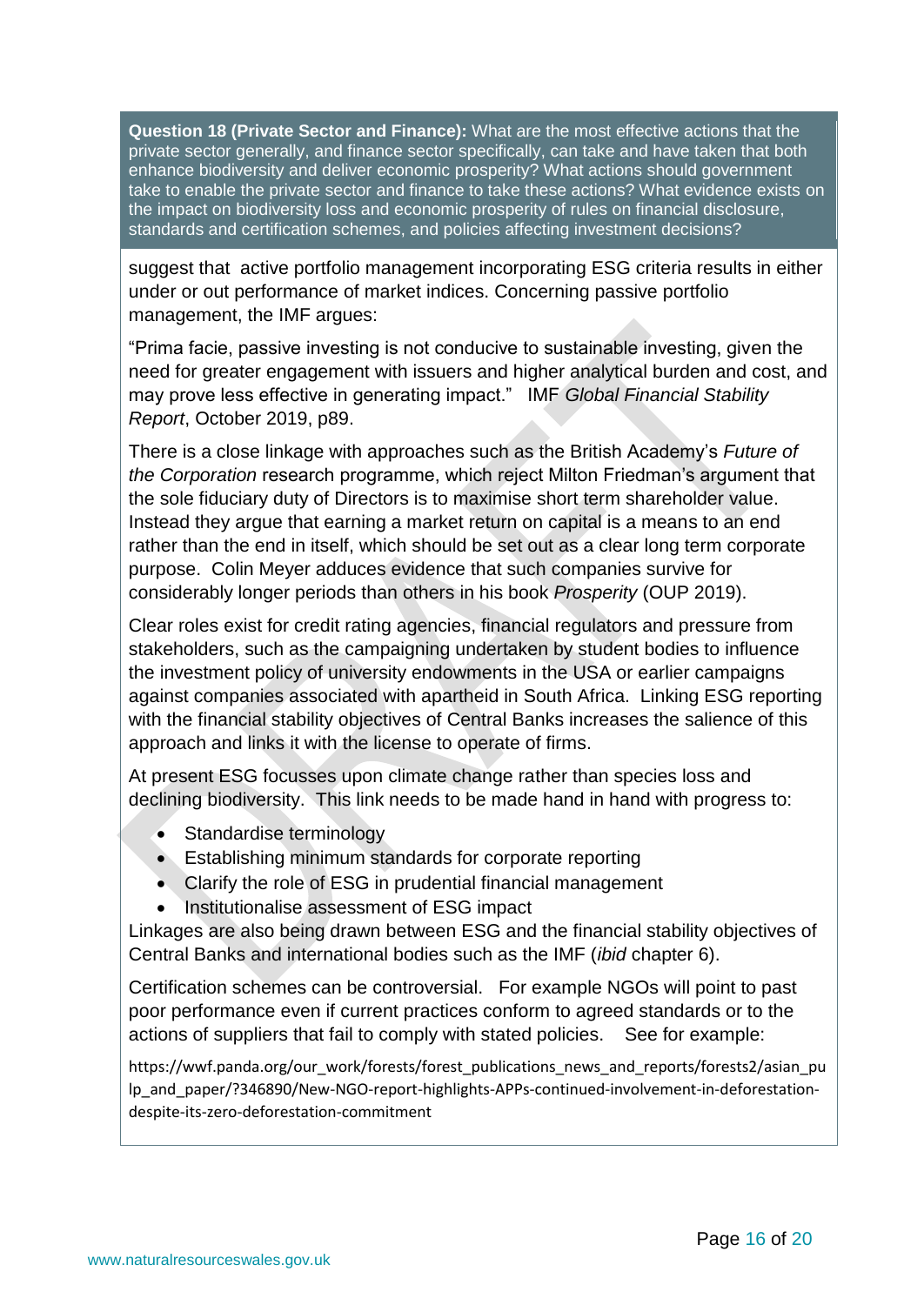**Question 19 (Technology):** What technologies are proving effective for ecosystem restoration and management while also supporting economic prosperity? What is the role for technological change in the short, medium and long-term to improve consumption and production efficiency? Note the review is interested in technologies across a broad range of sectors that have implications for biodiversity e.g. food production technologies.

#### ANSWER:

**Question 20 (Other Comments):** Please provide any other comments or evidence you think the Dasgupta Review should consider in its advice on how simultaneously to enhance biodiversity and achieve economic prosperity. The review welcomes evidence on where economic and financial decision makers in both the public and private sector can have the greatest impact.

ANSWER: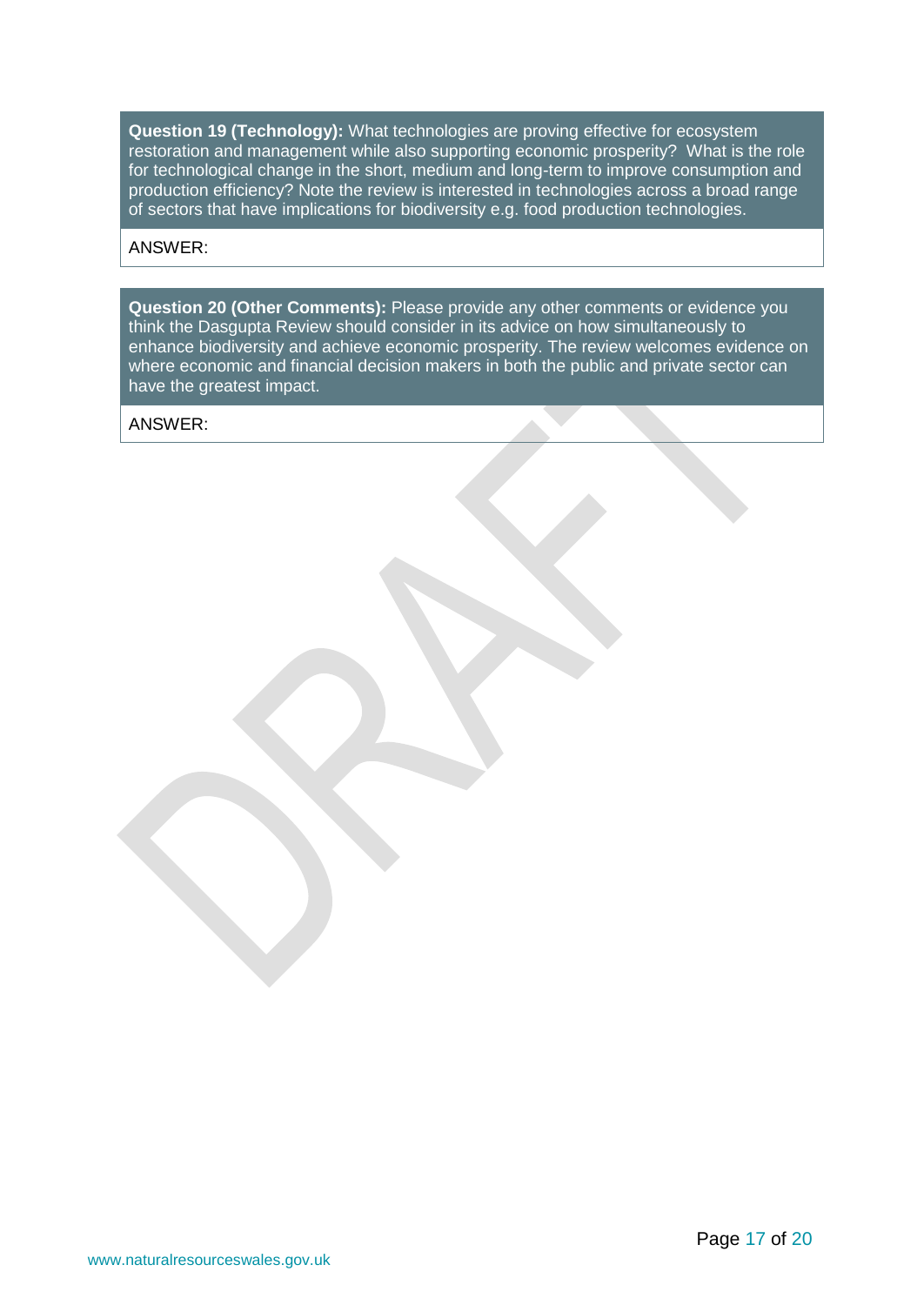# **4. Processing of Personal Data**

This notice sets out how HM Treasury (the data controller) will use your personal data for the purposes of this consultation for the Dasgupta Review on the Economics of Biodiversity, and explains your rights under the General Data Protection Regulation (GDPR) and the Data Protection Act 2018 (DPA).

### **The data we collect about you (Data Categories)**

The personal data that we collect may include the name, address, email address, job title, and employer of the correspondent, as well as their opinions. It is possible that respondents will volunteer additional identifying information about themselves or third parties.

#### **Legal basis of processing**

The processing is necessary for the performance of a task carried out in the public interest. The task is requesting evidence or obtaining opinion data in order to develop good effective proposals and recommendations to government. HM Treasury may use the contact details provided to contact respondents during the consultation period in order to request clarification or further information regarding the response provided where this is deemed necessary.

### **Special category data**

We do not expect that any special category data will be processed.

#### **Purpose**

Any personal information will be processed for the purpose of obtaining evidence from members of the public and representatives of organisations and companies about departmental policies, proposals, or generally to obtain public opinion data on an issue of public interest.

Information and data provided to the controller in response to this call for evidence will be used by Professor Partha Dasgupta and the Dasgupta Review Secretariat to support their independent review of the economics of biodiversity.

#### **Whom we share your responses with (Recipients)**

Information provided in response to consultations may be published or disclosed in accordance with the access to information regimes, in particular those under the Freedom of Information Act 2000 (FOIA), the Environmental Information Regulations (EIR) 2004, the GDPR and DPA.

Where you consider that the information you provide should not be disclosed under these regimes, you should state that you are providing the information in confidence and explain why you consider the information to be confidential. If the controller receives a request for disclosure of the information, they will take full account of your explanation, but they cannot give an assurance that confidentiality can be maintained in all circumstances. An automatic confidentiality disclaimer generated by your IT system will not, of itself, be regarded as binding on HM Treasury.

The Dasgupta Review's work will be independent of government. It will make a final report with its recommendations before the meeting of the Conference of the Parties to the Convention on Biological Diversity in China in October 2020.

Where someone submits special category personal data or personal data about third parties, we will endeavour to delete that data before publication takes place.

Where information about respondents is not published, it may be shared with officials within public bodies involved in this consultation process to assist them in developing the policies to which it relates. Examples of these public bodies appear on gov.uk. As the personal information is stored on HM Treasury's IT infrastructure, it will be accessible to HM Treasury's IT contractor, NTT. NTT will only process this data for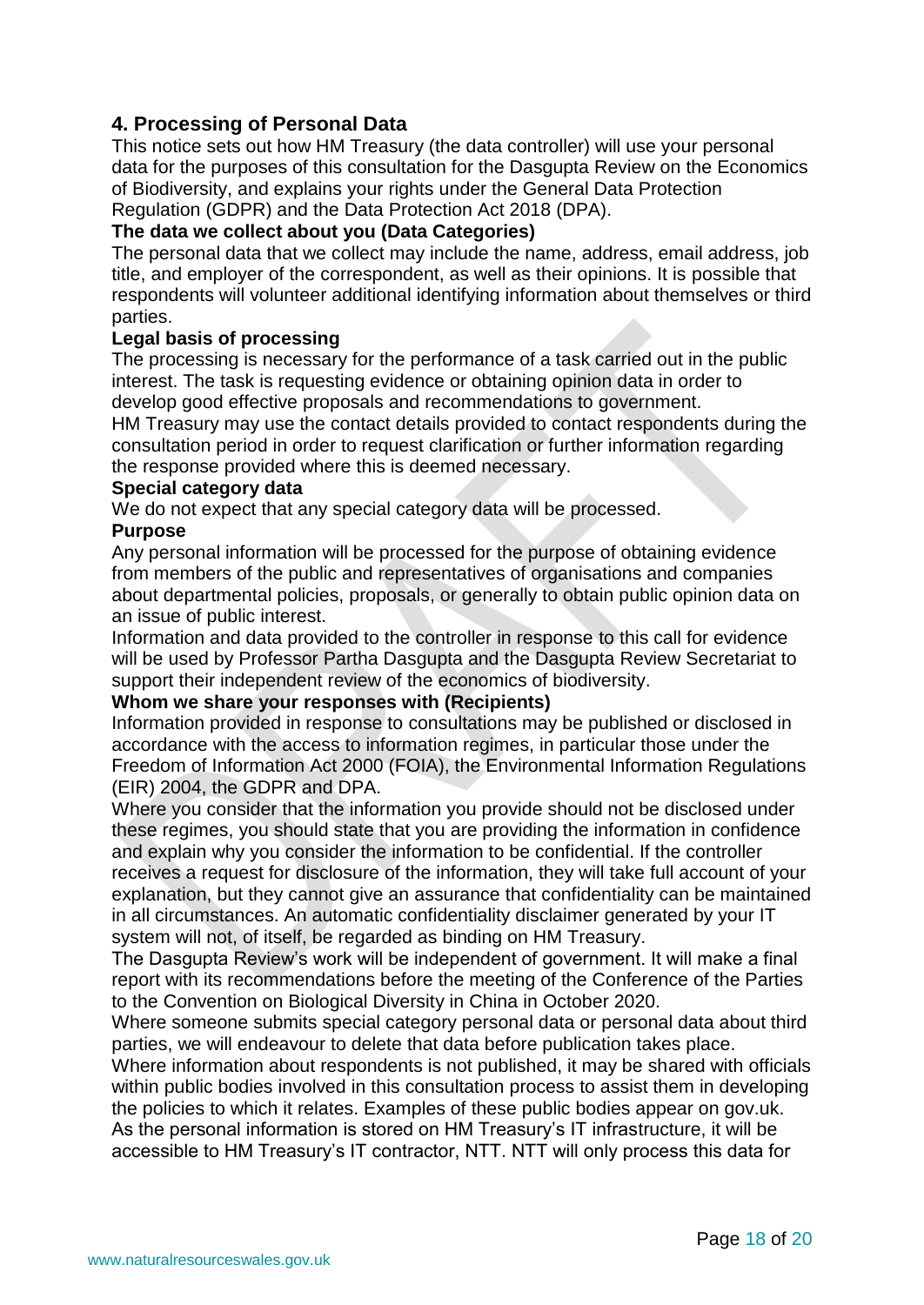HM Treasury's purposes and pursuant to the contractual obligations they have with HM Treasury.

# **How long we will hold your data (Retention)**

Personal information in responses to consultations will generally be published and therefore retained indefinitely as a historic record under the Public Records Act 1958. Personal information in responses that is not published will be retained for three calendar years after the consultation has concluded.

### **Your rights**

You have the right to request information about how your personal data are processed and to request a copy of that personal data.

You have the right to request that any inaccuracies in your personal data are rectified without delay.

You have the right to request that your personal data are erased if there is no longer a justification for them to be processed.

You have the right, in certain circumstances (for example, where accuracy is contested), to request that the processing of your personal data is restricted.

You have the right to object to the processing of your personal data where it is processed for direct marketing purposes.

You have the right to data portability, which allows your data to be copied or transferred from one IT environment to another.

# **How to submit a Data Subject Access Request (DSAR)**

To request access to personal data that the controller holds about you, contact: HM Treasury Data Protection Unit

G11 Orange

1 Horse Guards Road

London

SW1A 2HQ

#### [dsar@hmtreasury.gov.uk](mailto:dsar@hmtreasury.gov.uk)

HM Treasury provides a secretariat function to the Dasgupta Review.

# **Complaints**

If you have any concerns about the use of your personal data, please contact HM Treasury via this mailbox: [privacy@hmtreasury.gov.uk.](mailto:privacy@hmtreasury.gov.uk)

If HM Treasury is unable to address your concerns to your satisfaction, you can make a complaint to the Information Commissioner, the UK's independent regulator for data protection. The Information Commissioner can be contacted at: Information Commissioner's Office

Wycliffe House Water Lane Wilmslow **Cheshire** SK9 5AF 0303 123 1113

#### [casework@ico.org.uk](mailto:casework@ico.org.uk)

Any complaint to the Information Commissioner is without prejudice to your right to seek redress through the courts.

Contact details

The controller for any personal data collected as part of this consultation is HM Treasury, whose contact details are:

HM Treasury